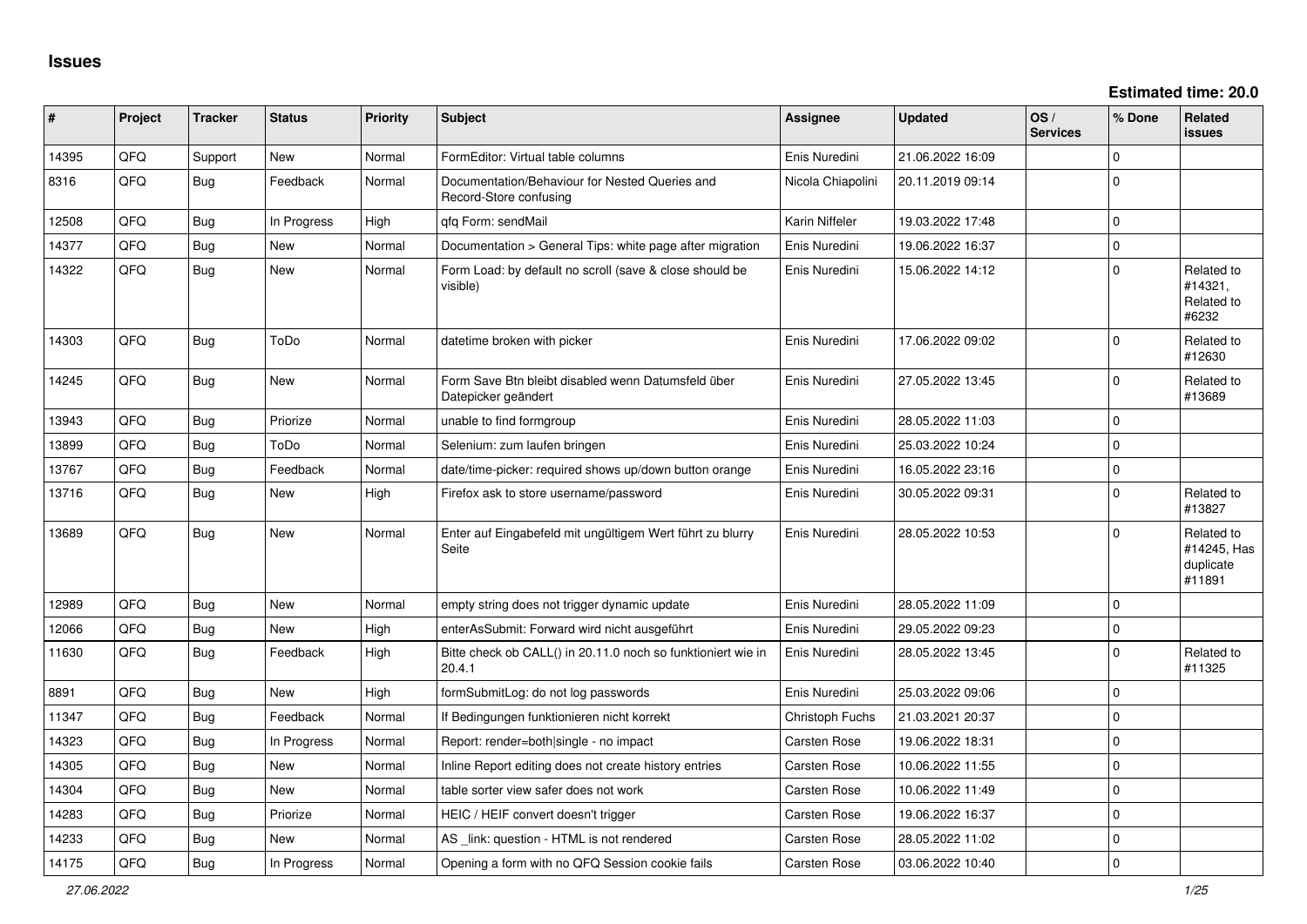| ∦     | Project | <b>Tracker</b> | <b>Status</b> | <b>Priority</b> | <b>Subject</b>                                                                                                                                      | <b>Assignee</b>     | <b>Updated</b>   | OS/<br><b>Services</b> | % Done         | Related<br><b>issues</b>                    |
|-------|---------|----------------|---------------|-----------------|-----------------------------------------------------------------------------------------------------------------------------------------------------|---------------------|------------------|------------------------|----------------|---------------------------------------------|
| 14091 | QFQ     | Bug            | <b>New</b>    | Normal          | inconsistent template path for twig                                                                                                                 | Carsten Rose        | 19.04.2022 18:36 |                        | $\Omega$       |                                             |
| 14077 | QFQ     | Bug            | <b>New</b>    | Normal          | As link: Attribute 'class' missing by r:1 and r:3 - but should<br>set                                                                               | <b>Carsten Rose</b> | 28.05.2022 11:02 |                        | 0              | Related to<br>#5342,<br>Related to<br>#4343 |
| 13706 | QFQ     | Bug            | New           | Normal          | Wrong CheckType in FieldElement LastStatus of Form Cron                                                                                             | Carsten Rose        | 21.01.2022 18:20 |                        | $\Omega$       |                                             |
| 13659 | QFQ     | <b>Bug</b>     | <b>New</b>    | Normal          | wrong sanitize class applied to R-store                                                                                                             | <b>Carsten Rose</b> | 15.01.2022 14:23 |                        | $\Omega$       |                                             |
| 13592 | QFQ     | Bug            | <b>New</b>    | Normal          | QFQ Build Queue: das vergeben von Tags klappt nicht. Es<br>werden keine Releases gebaut.                                                            | <b>Carsten Rose</b> | 19.03.2022 17:45 |                        | 0              |                                             |
| 13460 | QFQ     | Bug            | <b>New</b>    | Normal          | Doc: Password set/reset  password should not processed<br>with 'html encode'                                                                        | Carsten Rose        | 19.03.2022 17:46 |                        | 0              |                                             |
| 13451 | QFQ     | <b>Bug</b>     | <b>New</b>    | Normal          | Character Counter / Max Character: Problem in Safari                                                                                                | Carsten Rose        | 15.04.2022 17:18 |                        | $\Omega$       |                                             |
| 13332 | QFQ     | Bug            | <b>New</b>    | Normal          | Multi Form: Required Felder werden visuell nicht markiert.                                                                                          | <b>Carsten Rose</b> | 19.03.2022 17:47 |                        | 0              |                                             |
| 13331 | QFQ     | <b>Bug</b>     | <b>New</b>    | Normal          | Multi Form: Clear Icon misplaced                                                                                                                    | Carsten Rose        | 19.03.2022 17:47 |                        | $\Omega$       |                                             |
| 12974 | QFQ     | Bug            | <b>New</b>    | High            | Sanitize Queries in Action-Elements                                                                                                                 | Carsten Rose        | 07.12.2021 17:19 |                        | 0              |                                             |
| 12716 | QFQ     | <b>Bug</b>     | New           | Normal          | template group: Pattern only applied to first instance                                                                                              | <b>Carsten Rose</b> | 19.03.2022 17:47 |                        | 0              |                                             |
| 12714 | QFQ     | Bug            | New           | Normal          | Conversion of GIF to PDF broken when GIF contains Alpha.                                                                                            | Carsten Rose        | 19.03.2022 17:49 |                        | $\Omega$       |                                             |
| 12702 | QFQ     | Bug            | <b>New</b>    | High            | templateGroup: broken in multiDb Setup                                                                                                              | <b>Carsten Rose</b> | 14.12.2021 16:02 |                        | $\Omega$       |                                             |
| 12670 | QFQ     | Bug            | New           | High            | Dropdown-Menu classes können nicht mehr angegeben<br>werden                                                                                         | Carsten Rose        | 07.12.2021 17:19 |                        | $\mathbf 0$    |                                             |
| 12581 | QFQ     | Bug            | <b>New</b>    | Normal          | Form.forward=close: Record 'new' in new browser tab ><br>save (& close) >> Form is not reloaded with new created<br>record id and stays in mode=new | Carsten Rose        | 19.03.2022 17:48 |                        | $\overline{0}$ |                                             |
| 12546 | QFQ     | <b>Bug</b>     | Feedback      | Normal          | Branch 'Development' - Unit Tests mit dirty workaround<br>angepasst                                                                                 | <b>Carsten Rose</b> | 19.03.2022 17:48 |                        | 0              |                                             |
| 12545 | QFQ     | Bug            | New           | Urgent          | sql.log not created / updated                                                                                                                       | Carsten Rose        | 14.12.2021 16:02 |                        | 0              |                                             |
| 12520 | QFQ     | Bug            | New           | Normal          | Switch FE User: still active even FE User session expired                                                                                           | Carsten Rose        | 19.03.2022 17:48 |                        | $\overline{0}$ |                                             |
| 12513 | QFQ     | Bug            | <b>New</b>    | High            | Implement server side check of maxlength                                                                                                            | Carsten Rose        | 07.12.2021 17:19 |                        | $\mathbf 0$    |                                             |
| 12512 | QFQ     | Bug            | <b>New</b>    | Normal          | Some MySQL Installation can't use 'stored procedures'                                                                                               | <b>Carsten Rose</b> | 19.03.2022 17:48 |                        | $\Omega$       |                                             |
| 12468 | QFQ     | Bug            | New           | Urgent          | Form: update Form.title after save                                                                                                                  | Carsten Rose        | 03.05.2021 21:12 |                        | $\mathbf 0$    |                                             |
| 12463 | QFQ     | Bug            | ToDo          | High            | QFQ Function: 'function' and 'sql' on same level - output of<br>sal is shown two times.                                                             | <b>Carsten Rose</b> | 15.12.2021 16:31 |                        | 0              |                                             |
| 12395 | QFQ     | Bug            | ToDo          | High            | QFQ Function: Result two times shown                                                                                                                | Carsten Rose        | 18.02.2022 08:59 |                        | $\Omega$       |                                             |
| 12327 | QFQ     | Bug            | <b>New</b>    | Normal          | Copy to clipboard: Glyphicon can not be changed                                                                                                     | <b>Carsten Rose</b> | 27.12.2021 17:59 |                        | $\Omega$       |                                             |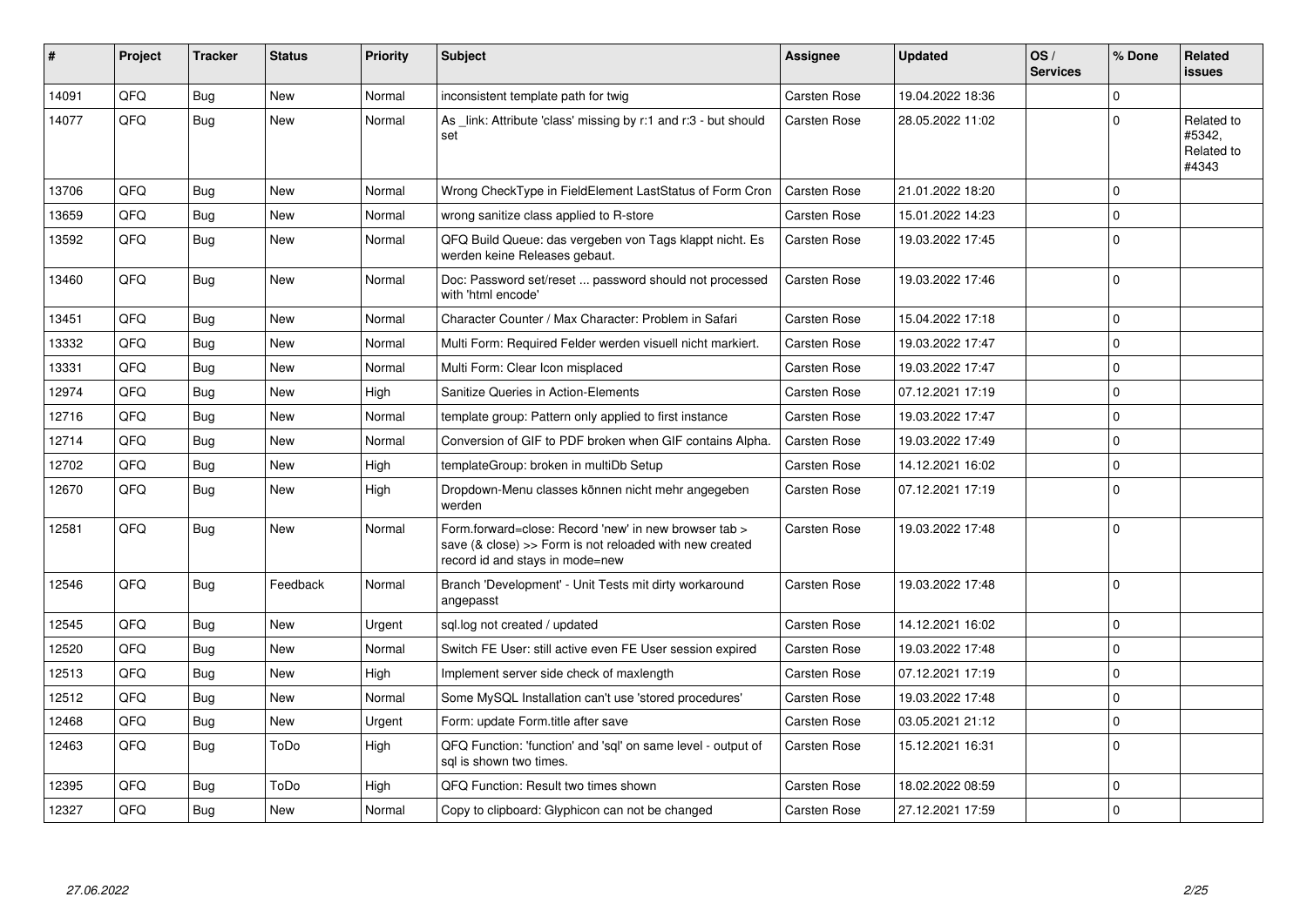| $\vert$ # | Project | <b>Tracker</b> | <b>Status</b> | <b>Priority</b> | <b>Subject</b>                                                                      | <b>Assignee</b>     | <b>Updated</b>   | OS/<br><b>Services</b> | % Done      | Related<br><b>issues</b>                                                                                                       |
|-----------|---------|----------------|---------------|-----------------|-------------------------------------------------------------------------------------|---------------------|------------------|------------------------|-------------|--------------------------------------------------------------------------------------------------------------------------------|
| 12325     | QFQ     | <b>Bug</b>     | Priorize      | Normal          | MultiDB form.dblndex not working for report syntax                                  | <b>Carsten Rose</b> | 07.09.2021 13:37 |                        | $\Omega$    | Related to<br>#12145,<br>Related to<br>#12314                                                                                  |
| 12187     | QFQ     | <b>Bug</b>     | New           | Normal          | Trigger FormAsFile() via Report: probably problem with multi<br>DB setup            | <b>Carsten Rose</b> | 20.03.2021 21:20 |                        | $\mathbf 0$ |                                                                                                                                |
| 12133     | QFQ     | <b>Bug</b>     | New           | Normal          | NPM, phpSpreadSheet aktualisieren                                                   | <b>Carsten Rose</b> | 15.03.2021 09:04 |                        | $\pmb{0}$   |                                                                                                                                |
| 12045     | QFQ     | Bug            | New           | Normal          | templateGroup afterSave FE: Aufruf ohne<br>sqlHonorFormElements funktioniert nicht  | Carsten Rose        | 18.02.2021 16:33 |                        | 0           |                                                                                                                                |
| 12040     | QFQ     | Bug            | New           | Normal          | FE Mode 'hidden' für zwei FEs auf einer Zeile                                       | <b>Carsten Rose</b> | 18.02.2021 10:13 |                        | $\mathbf 0$ |                                                                                                                                |
| 11752     | QFQ     | Bug            | New           | Normal          | checkbox renders multiple input elements with same name                             | Carsten Rose        | 17.12.2020 14:58 |                        | $\mathbf 0$ | Related to<br>#11750                                                                                                           |
| 11695     | QFQ     | <b>Bug</b>     | New           | Normal          | MultiForm required FE Error                                                         | <b>Carsten Rose</b> | 04.12.2020 13:34 |                        | $\mathbf 0$ |                                                                                                                                |
| 11668     | QFQ     | <b>Bug</b>     | New           | Normal          | Play function.sql - problem with mysql                                              | Carsten Rose        | 03.05.2021 20:48 |                        | $\mathbf 0$ |                                                                                                                                |
| 11667     | QFQ     | <b>Bug</b>     | New           | Normal          | MySQL mariadb-server-10.3: Incorrect datetime value                                 | <b>Carsten Rose</b> | 03.05.2021 20:48 |                        | $\mathbf 0$ |                                                                                                                                |
| 11517     | QFQ     | Bug            | In Progress   | Normal          | extraButtonInfo Broken for multiple FormElements                                    | Carsten Rose        | 12.05.2022 13:12 |                        | $\mathbf 0$ | Related to<br>#7890,<br>Related to<br>#3811, Has<br>duplicate<br>#10905, Has<br>duplicate<br>#10553, Has<br>duplicate<br>#6779 |
| 11239     | QFQ     | <b>Bug</b>     | New           | Normal          | Radiobutton (plain): horizontales Rendern abhängig vom<br>Datentyp in der Datenbank | <b>Carsten Rose</b> | 30.09.2020 18:37 |                        | $\mathbf 0$ |                                                                                                                                |
| 10937     | QFQ     | <b>Bug</b>     | New           | Normal          | Fehler mit abhängigen Select- Feldern beim Positionieren                            | <b>Carsten Rose</b> | 12.11.2020 23:45 |                        | $\mathbf 0$ |                                                                                                                                |
| 10704     | QFQ     | <b>Bug</b>     | New           | Normal          | wkhtml problem rendering fullCalendar.js / fabric.js >><br>successor: puppeteer     | Carsten Rose        | 12.11.2020 23:45 |                        | $\Omega$    | Related to<br>#5024,<br>Related to<br>#4650,<br>Related to<br>#10715                                                           |
| 10661     | QFQ     | <b>Bug</b>     | In Progress   | Normal          | Typo3 Warnungen                                                                     | Carsten Rose        | 07.09.2021 13:23 |                        | $\pmb{0}$   | Related to<br>#12440                                                                                                           |
| 10658     | QFQ     | Bug            | New           | Normal          | processReadOnly broken                                                              | Carsten Rose        | 27.05.2020 17:55 |                        | $\pmb{0}$   |                                                                                                                                |
| 10640     | QFQ     | <b>Bug</b>     | New           | High            | TypeAhead Tag: FE editierbar trotz readOnly                                         | Carsten Rose        | 03.05.2021 21:12 |                        | $\mathbf 0$ |                                                                                                                                |
| 10588     | QFQ     | Bug            | New           | Normal          | typeahed Tag: Doku anpassen                                                         | Carsten Rose        | 12.11.2020 23:45 |                        | $\mathbf 0$ |                                                                                                                                |
| 10508     | QFQ     | <b>Bug</b>     | New           | High            | Multi Form broken on Multi DB Instance                                              | Carsten Rose        | 03.05.2021 21:12 |                        | $\pmb{0}$   |                                                                                                                                |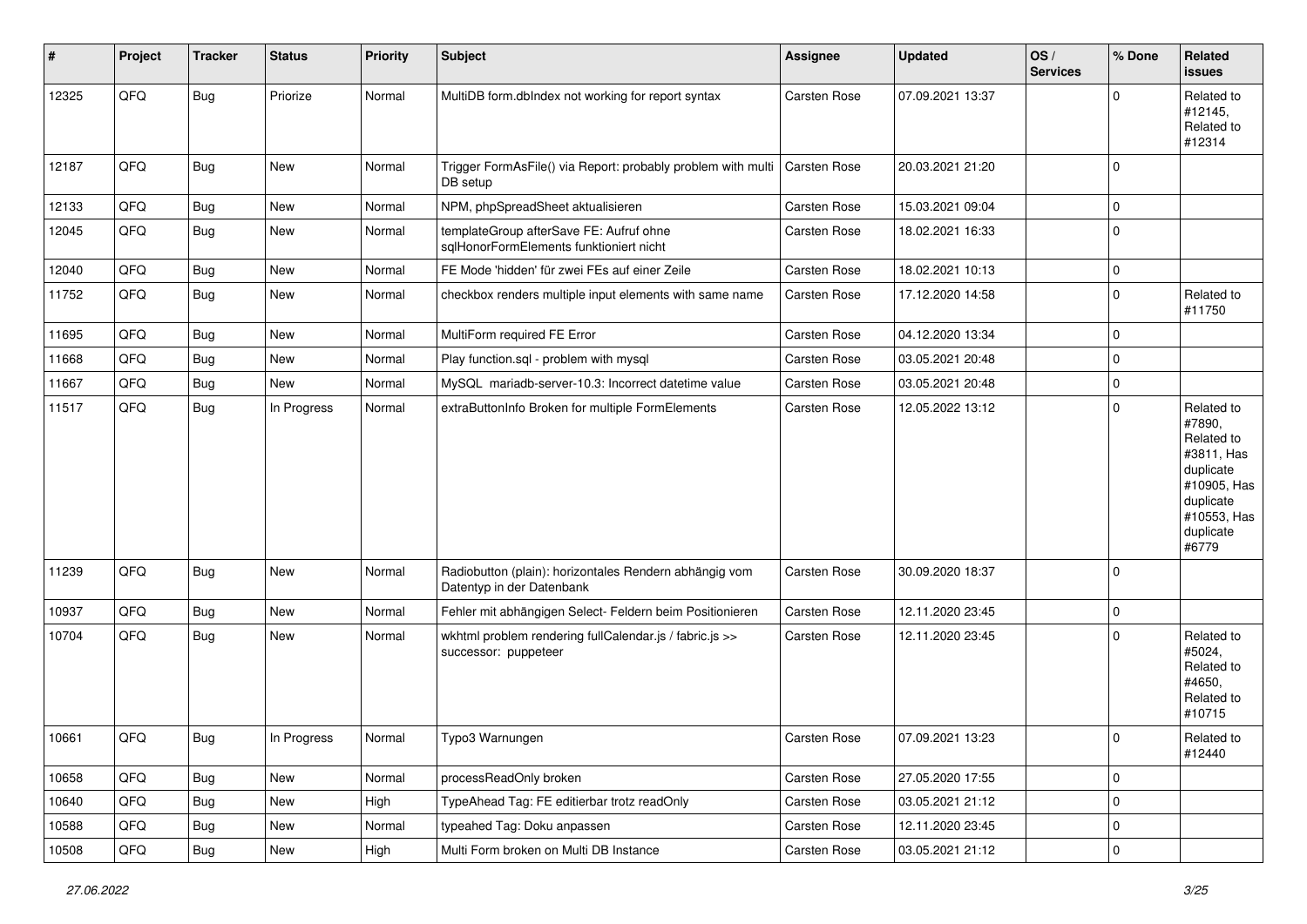| #     | Project | <b>Tracker</b> | <b>Status</b>     | <b>Priority</b> | <b>Subject</b>                                                                                           | Assignee            | <b>Updated</b>   | OS/<br><b>Services</b> | % Done      | Related<br>issues                                                       |
|-------|---------|----------------|-------------------|-----------------|----------------------------------------------------------------------------------------------------------|---------------------|------------------|------------------------|-------------|-------------------------------------------------------------------------|
| 10506 | QFQ     | Bug            | New               | High            | Template Group broken on MultiDB instance                                                                | <b>Carsten Rose</b> | 03.05.2021 21:12 |                        | $\Omega$    | Related to<br>#10505                                                    |
| 10322 | QFQ     | Bug            | New               | Normal          | FormElement / Radio: missing column 'enum' >> FE not<br>reported                                         | Carsten Rose        | 07.05.2020 09:37 |                        | $\Omega$    |                                                                         |
| 10082 | QFQ     | Bug            | New               | Normal          | FE.type=SELECT - 'sanatize' Class                                                                        | Carsten Rose        | 07.05.2020 09:36 |                        | $\Omega$    | Related to<br>#10081                                                    |
| 10081 | QFQ     | Bug            | New               | High            | Stale record lock after 'forbidden' character                                                            | <b>Carsten Rose</b> | 03.05.2021 21:12 |                        | $\Omega$    | Related to<br>#10082,<br>Related to<br>#9789                            |
| 9975  | QFQ     | Bug            | Priorize          | Normal          | Dropdown Menu: 'r:3' broken                                                                              | Carsten Rose        | 01.02.2020 10:13 |                        | $\mathbf 0$ |                                                                         |
| 9958  | QFQ     | Bug            | Priorize          | Normal          | Broken subrecord query: no error message                                                                 | Carsten Rose        | 05.02.2021 15:15 |                        | $\Omega$    |                                                                         |
| 9947  | QFQ     | Bug            | Priorize          | Normal          | Unwanted error message if missing 'typeAheadSqlPrefetch'                                                 | Carsten Rose        | 01.02.2020 10:13 |                        | $\Omega$    |                                                                         |
| 9862  | QFQ     | Bug            | Priorize          | Normal          | Failed writing to sql mail qfq.log should throw an exception                                             | Carsten Rose        | 01.02.2020 10:13 |                        | $\Omega$    |                                                                         |
| 9834  | QFQ     | <b>Bug</b>     | Priorize          | Normal          | Input elements with tag 'disabled' are missing on<br>form-submit: server option 'processReadOnly' broken | Carsten Rose        | 07.12.2021 16:43 |                        | $\Omega$    | Related to<br>#9691,<br>Related to<br>#5305, Has<br>duplicate<br>#12331 |
| 9783  | QFQ     | Bug            | New               | Normal          | Email with special characters                                                                            | Carsten Rose        | 01.02.2020 23:22 |                        | $\mathbf 0$ |                                                                         |
| 9773  | QFQ     | Bug            | New               | Normal          | form.parameter.formModeGlobal=requiredOff                                                                | Carsten Rose        | 01.02.2020 15:56 |                        | $\Omega$    |                                                                         |
| 9669  | QFQ     | Bug            | Some day<br>maybe | Normal          | Checkbox / Template Group: radio/checkbox visible broken<br>after 'add'                                  | Carsten Rose        | 16.06.2021 13:47 |                        | $\Omega$    | Related to<br>#8091                                                     |
| 9534  | QFQ     | Bug            | Priorize          | Urgent          | FE.type=upload: 'Unknown Mode: ID"                                                                       | Carsten Rose        | 03.05.2021 21:14 |                        | $\mathbf 0$ | Related to<br>#9532                                                     |
| 9533  | QFQ     | Bug            | New               | Normal          | FE.type=upload: Check in 'beforeSave' if upload is given                                                 | Carsten Rose        | 01.02.2020 23:22 |                        | $\Omega$    | Related to<br>#11523                                                    |
| 9531  | QFQ     | Bug            | New               | High            | FE File: Dynamic Update / modeSql / required detected even<br>it not set                                 | <b>Carsten Rose</b> | 11.06.2021 20:32 |                        | $\Omega$    | Related to<br>#12398                                                    |
| 9347  | QFQ     | Bug            | New               | High            | FE.type=upload with dynamic show/hidden: required not<br>detected                                        | <b>Carsten Rose</b> | 12.06.2021 10:40 |                        | $\Omega$    | Related to<br>#5305,<br>Related to<br>#12398                            |
| 9317  | QFQ     | Bug            | New               | Normal          | FE.type=note: with dynamic show/hidden an empty label<br>causes trouble                                  | Carsten Rose        | 01.02.2020 23:22 |                        | $\mathbf 0$ |                                                                         |
| 9281  | QFQ     | Bug            | Some day<br>maybe | Normal          | Allow STRICT_TRANS_TABLES                                                                                | Carsten Rose        | 02.01.2021 18:43 |                        | $\mathbf 0$ |                                                                         |
| 9177  | QFQ     | Bug            | New               | Normal          | Bug? QFQ tries to save an action FE, which has real<br>existing column name                              | Carsten Rose        | 01.02.2020 23:22 |                        | 0           |                                                                         |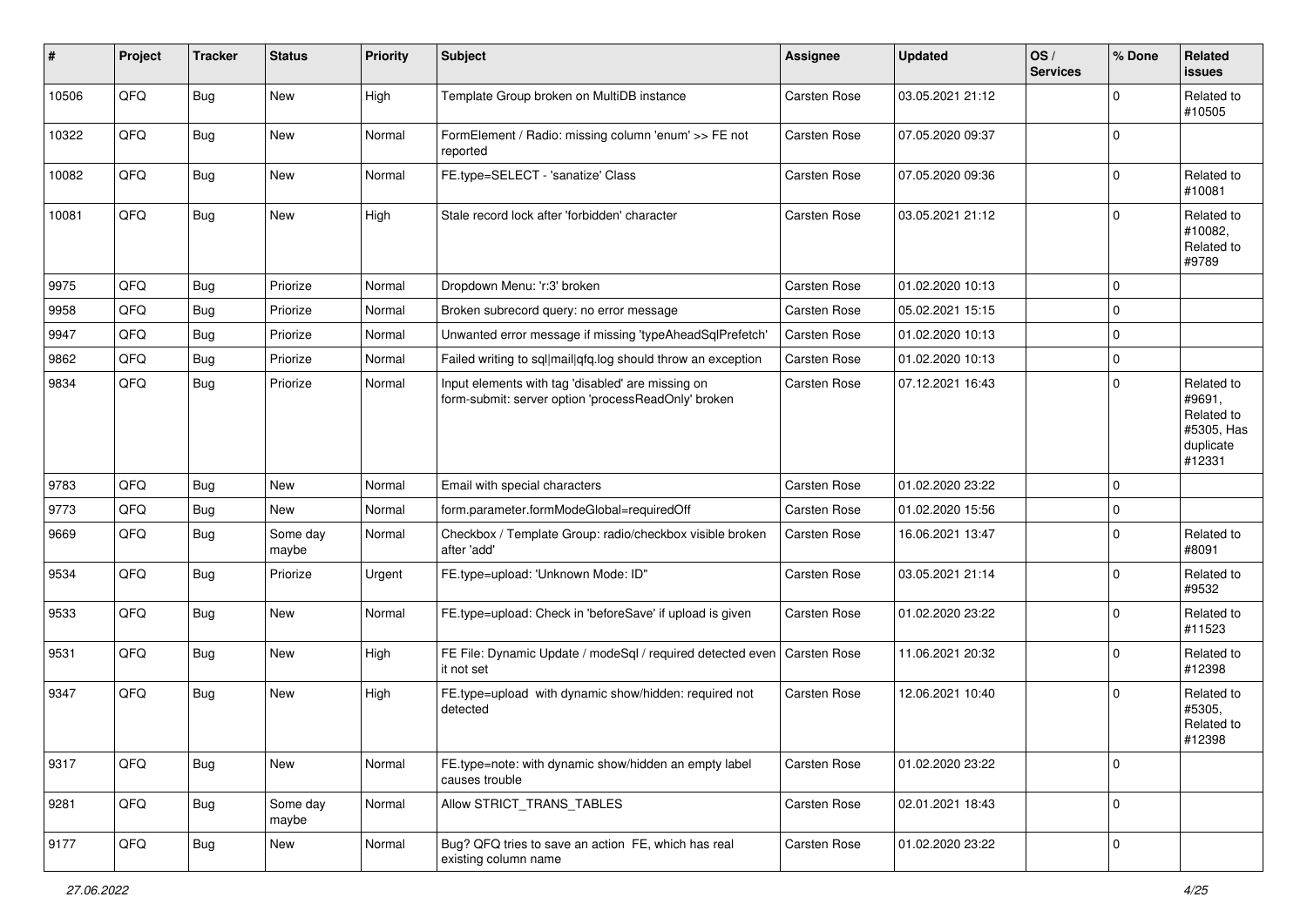| #    | Project | <b>Tracker</b> | <b>Status</b>     | <b>Priority</b> | <b>Subject</b>                                                                                        | Assignee            | <b>Updated</b>   | OS/<br><b>Services</b> | % Done       | Related<br>issues         |
|------|---------|----------------|-------------------|-----------------|-------------------------------------------------------------------------------------------------------|---------------------|------------------|------------------------|--------------|---------------------------|
| 9173 | QFQ     | Bug            | Priorize          | Urgent          | Stale Record Lock: Firefox                                                                            | Carsten Rose        | 03.05.2021 21:14 |                        | $\Omega$     | Related to<br>#9789       |
| 9127 | QFQ     | <b>Bug</b>     | New               | Normal          | Error Message: change 'roll over' color - text not readable                                           | Carsten Rose        | 01.02.2020 23:22 |                        | $\Omega$     |                           |
| 9121 | QFQ     | Bug            | Priorize          | High            | sip links have r and __dbIndexData set                                                                | Carsten Rose        | 12.06.2021 10:41 |                        | $\Omega$     |                           |
| 9077 | QFQ     | <b>Bug</b>     | New               | Normal          | typeAheadSql: report broken SQL                                                                       | Carsten Rose        | 01.02.2020 23:22 |                        | $\Omega$     |                           |
| 9013 | QFQ     | <b>Bug</b>     | New               | Normal          | Error in Twig template not handled                                                                    | Carsten Rose        | 20.10.2021 13:43 |                        | $\mathbf 0$  |                           |
| 8668 | QFQ     | Bug            | New               | High            | Pill disabled: dyamic mode 'hidden' not respected - FE is still<br>required                           | <b>Carsten Rose</b> | 03.05.2021 21:14 |                        | $\mathbf 0$  |                           |
| 8431 | QFQ     | <b>Bug</b>     | New               | High            | autocron.php with wrong path                                                                          | Carsten Rose        | 03.05.2021 21:14 |                        | $\mathbf 0$  |                           |
| 8106 | QFQ     | Bug            | Some day<br>maybe | Normal          | Dynamic Update: Feld kann nicht auf empty zurückgesetzt<br>werden                                     | Carsten Rose        | 11.12.2019 16:01 |                        | $\Omega$     |                           |
| 8083 | QFQ     | Bug            | New               | High            | FormEditor: primary table list does not respect<br>'indexDb={{indexData:Y}}'                          | Carsten Rose        | 03.05.2021 21:14 |                        | $\Omega$     | Has<br>duplicate<br>#6678 |
| 8049 | QFQ     | Bug            | <b>New</b>        | Normal          | FE.type=note, column 'value': text moves some pixel to top<br>after save                              | Carsten Rose        | 01.02.2020 23:22 |                        | $\mathbf 0$  |                           |
| 8037 | QFQ     | Bug            | Priorize          | Normal          | FE.type=upload (advanced mode): {{slaveld:V}} missing<br>during dynamic update                        | Carsten Rose        | 01.02.2020 10:13 |                        | $\mathbf 0$  |                           |
| 7899 | QFQ     | Bug            | New               | High            | Fe.type=password / retype / required: always complain<br>about missing value                          | Carsten Rose        | 03.05.2021 21:14 |                        | $\Omega$     |                           |
| 7890 | QFQ     | Bug            | New               | Normal          | FormElement 'required': extraButtonInfo not aligned                                                   | <b>Carsten Rose</b> | 11.06.2021 21:17 |                        | $\Omega$     | Related to<br>#11517      |
| 7795 | QFQ     | <b>Bug</b>     | New               | Normal          | Readonly Form: Typeahead-Felder                                                                       | Carsten Rose        | 01.02.2020 23:22 |                        | $\mathbf 0$  |                           |
| 7685 | QFQ     | Bug            | New               | Normal          | Open FormElement from QFQ error message and save<br>modified record: error about missing {{formId:F}} | Carsten Rose        | 01.02.2020 23:22 |                        | $\Omega$     |                           |
| 7656 | QFQ     | Bug            | Priorize          | Normal          | FE with required, 'pattern' and 'extraButtonLock': always<br>complain about missing value             | Carsten Rose        | 01.02.2020 10:13 |                        | $\mathbf 0$  |                           |
| 7650 | QFQ     | <b>Bug</b>     | New               | High            | Optional do not show 'required' sign on FormElement                                                   | <b>Carsten Rose</b> | 03.05.2021 21:14 |                        | $\Omega$     |                           |
| 7616 | QFQ     | <b>Bug</b>     | Priorize          | Normal          | Selectlist with Enum & Dynamic Update                                                                 | Carsten Rose        | 01.02.2020 10:13 |                        | $\mathbf 0$  |                           |
| 7574 | QFQ     | Bug            | New               | Normal          | Substitute error: form element not reported / dont parse<br>Form.note                                 | Carsten Rose        | 01.02.2020 23:21 |                        | $\Omega$     |                           |
| 7547 | QFQ     | Bug            | New               | Normal          | Error Message in afterSave: wrong parameter column<br>reported                                        | <b>Carsten Rose</b> | 01.02.2020 23:22 |                        | l 0          |                           |
| 7524 | QFQ     | Bug            | New               | Normal          | QFQ throws a 'General Error' if 'fileadmin/protected/log/' is<br>not writeable                        | Carsten Rose        | 01.02.2020 23:22 |                        | 0            |                           |
| 7513 | QFQ     | Bug            | New               | Normal          | Radios not correct aligned                                                                            | Carsten Rose        | 01.02.2020 23:22 |                        | 0            |                           |
| 7512 | QFQ     | Bug            | New               | Normal          | FE: inputType=number >> 'pattern' is not respected                                                    | Carsten Rose        | 01.02.2020 23:22 |                        | $\mathbf{0}$ |                           |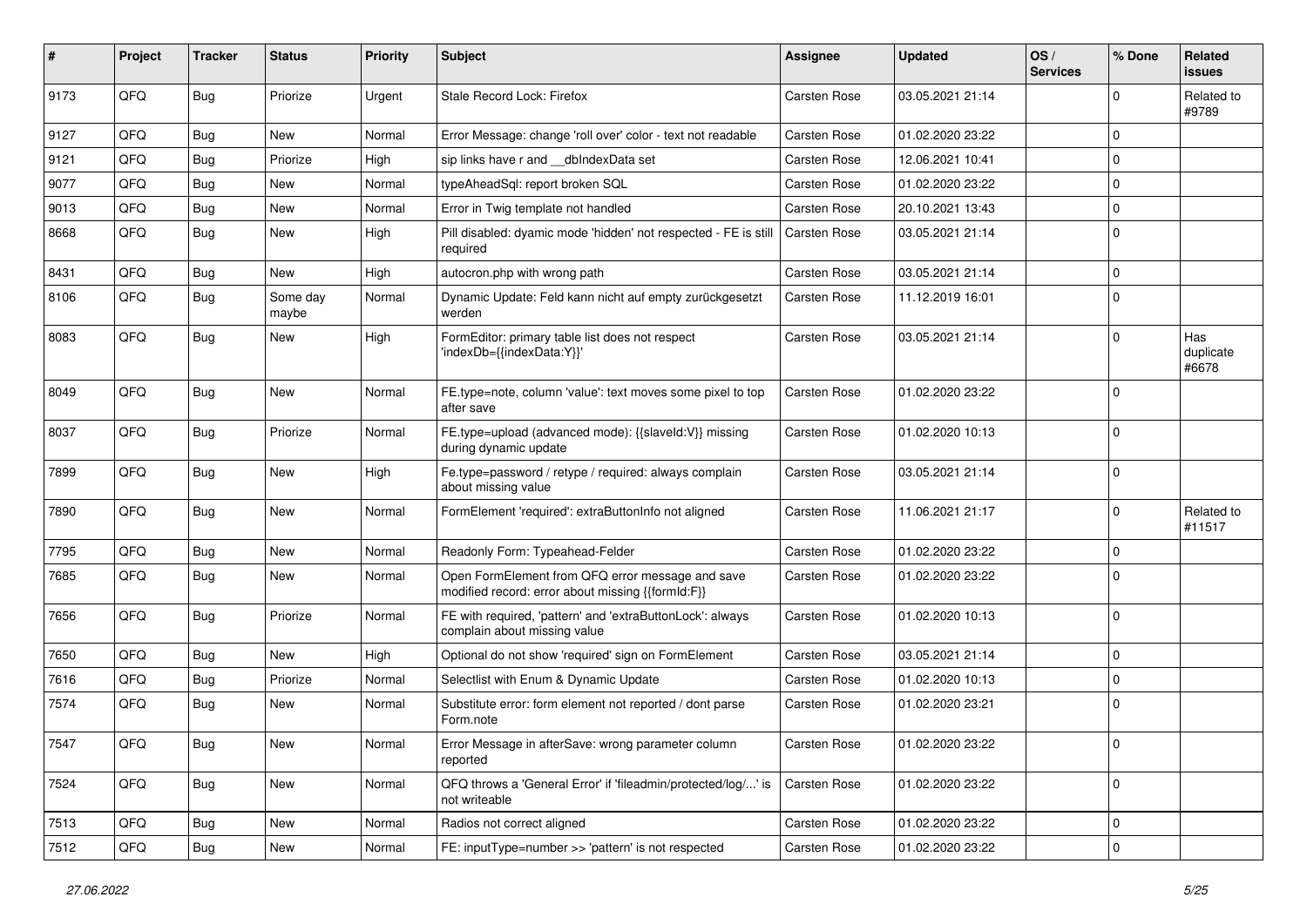| #    | Project | <b>Tracker</b> | <b>Status</b>     | <b>Priority</b> | Subject                                                                                                              | <b>Assignee</b>     | <b>Updated</b>   | OS/<br><b>Services</b> | % Done         | Related<br>issues                           |
|------|---------|----------------|-------------------|-----------------|----------------------------------------------------------------------------------------------------------------------|---------------------|------------------|------------------------|----------------|---------------------------------------------|
| 7456 | QFQ     | Bug            | Some day<br>maybe | Low             | Todos in Code: solve or make ticket                                                                                  | <b>Carsten Rose</b> | 16.09.2021 15:10 |                        | $\Omega$       |                                             |
| 7261 | QFQ     | Bug            | New               | Normal          | Report pathFilename for user without path, only the filename                                                         | <b>Carsten Rose</b> | 01.02.2020 23:21 |                        | $\Omega$       |                                             |
| 7219 | QFQ     | <b>Bug</b>     | New               | Normal          | typeSheadSql / typeAheadSqlPrefetch: change to curly<br>braces                                                       | Carsten Rose        | 01.02.2020 23:21 |                        | $\Omega$       |                                             |
| 7014 | QFQ     | Bug            | New               | Normal          | Sending invalid emails succeeds when<br>debug.redirectAllMailTo is set                                               | Carsten Rose        | 01.02.2020 23:21 |                        | $\overline{0}$ |                                             |
| 7002 | QFQ     | Bug            | New               | Normal          | Dynamic Update: row does not disappear / appear                                                                      | Carsten Rose        | 01.02.2020 23:22 |                        | $\Omega$       |                                             |
| 6912 | QFQ     | Bug            | <b>New</b>        | Normal          | error Message Var 'deadline' already set in SIP - in Form<br>with FE.value={{deadline:R:::{{deadlinePeriod:Y}}}}     | Carsten Rose        | 01.02.2020 23:21 |                        | $\mathbf 0$    |                                             |
| 6677 | QFQ     | Bug            | New               | Normal          | Error message FE Action Element: no/wrong FE reference<br>who cause the problem.                                     | Carsten Rose        | 01.02.2020 23:21 |                        | $\Omega$       |                                             |
| 6574 | QFQ     | Bug            | Priorize          | Normal          | qfq.log: Fehlermeldung wurde angezeigt, aber nicht geloggt                                                           | Carsten Rose        | 01.02.2020 10:13 |                        | $\mathbf 0$    |                                             |
| 6483 | QFQ     | <b>Bug</b>     | New               | Normal          | R Store funktioniert nicht bei 'Report Notation' im FE                                                               | Carsten Rose        | 01.02.2020 23:21 |                        | $\mathbf 0$    |                                             |
| 6462 | QFQ     | Bug            | New               | Normal          | File Upload: Nutzlose Fehlermeldung wenn Datei zu gross                                                              | Carsten Rose        | 01.02.2020 23:21 |                        | $\Omega$       | Related to<br>#6139                         |
| 6116 | QFQ     | <b>Bug</b>     | Priorize          | High            | value of checkbox not saved                                                                                          | Carsten Rose        | 07.12.2021 17:19 |                        | $\mathbf 0$    |                                             |
| 5991 | QFQ     | <b>Bug</b>     | Some day<br>maybe | Normal          | URLs with ' ' or long parameter are problematic                                                                      | Carsten Rose        | 01.02.2020 23:19 |                        | $\mathbf 0$    |                                             |
| 5768 | QFQ     | Bug            | Some day<br>maybe | Normal          | '{{pageLanguage:T}}' missing if QFQ is called via api                                                                | Carsten Rose        | 01.02.2020 23:19 |                        | $\Omega$       |                                             |
| 5706 | QFQ     | Bug            | Some day<br>maybe | Normal          | upload: fileDestination needs to be sanatized                                                                        | Carsten Rose        | 01.02.2020 23:19 |                        | $\Omega$       |                                             |
| 5576 | QFQ     | <b>Bug</b>     | New               | Normal          | Using MySQL 'DROP' requires privilege - wich is not really<br>necessary.                                             | Carsten Rose        | 01.02.2020 23:21 |                        | $\overline{0}$ |                                             |
| 5559 | QFQ     | Bug            | <b>New</b>        | Normal          | FE.type = Upload: 'accept' might contain variables                                                                   | Carsten Rose        | 11.05.2020 21:23 |                        | $\mathbf 0$    |                                             |
| 5557 | QFQ     | Bug            | Some day<br>maybe | Normal          | Form load: STORE RECORD filled, but should be empty                                                                  | Carsten Rose        | 01.02.2020 23:19 |                        | $\Omega$       |                                             |
| 5459 | QFQ     | <b>Bug</b>     | New               | High            | Multi DB: spread system tables between 'QFQ' and<br>'Data'-DB                                                        | Carsten Rose        | 03.05.2021 21:14 |                        | $\Omega$       | Related to<br>#4720                         |
| 5305 | QFQ     | Bug            | New               | Normal          | Upload FormElement: nicht disabled by readonly Form                                                                  | Carsten Rose        | 16.06.2021 13:43 |                        | $\Omega$       | Related to<br>#9347,<br>Related to<br>#9834 |
| 5221 | QFQ     | <b>Bug</b>     | New               | High            | Download Dialog: Bleibt stehen in FF wenn Datei<br>automatisch gespeichert wird.                                     | Carsten Rose        | 03.05.2021 21:14 |                        | 0              |                                             |
| 5021 | QFQ     | <b>Bug</b>     | Some day<br>maybe | Normal          | FE.typ=extra - during save displays error 'datum2' already<br>filled in STORE_SIP - the value is stored nevertheless | Carsten Rose        | 01.02.2020 23:19 |                        | $\mathbf 0$    | Related to<br>#3875                         |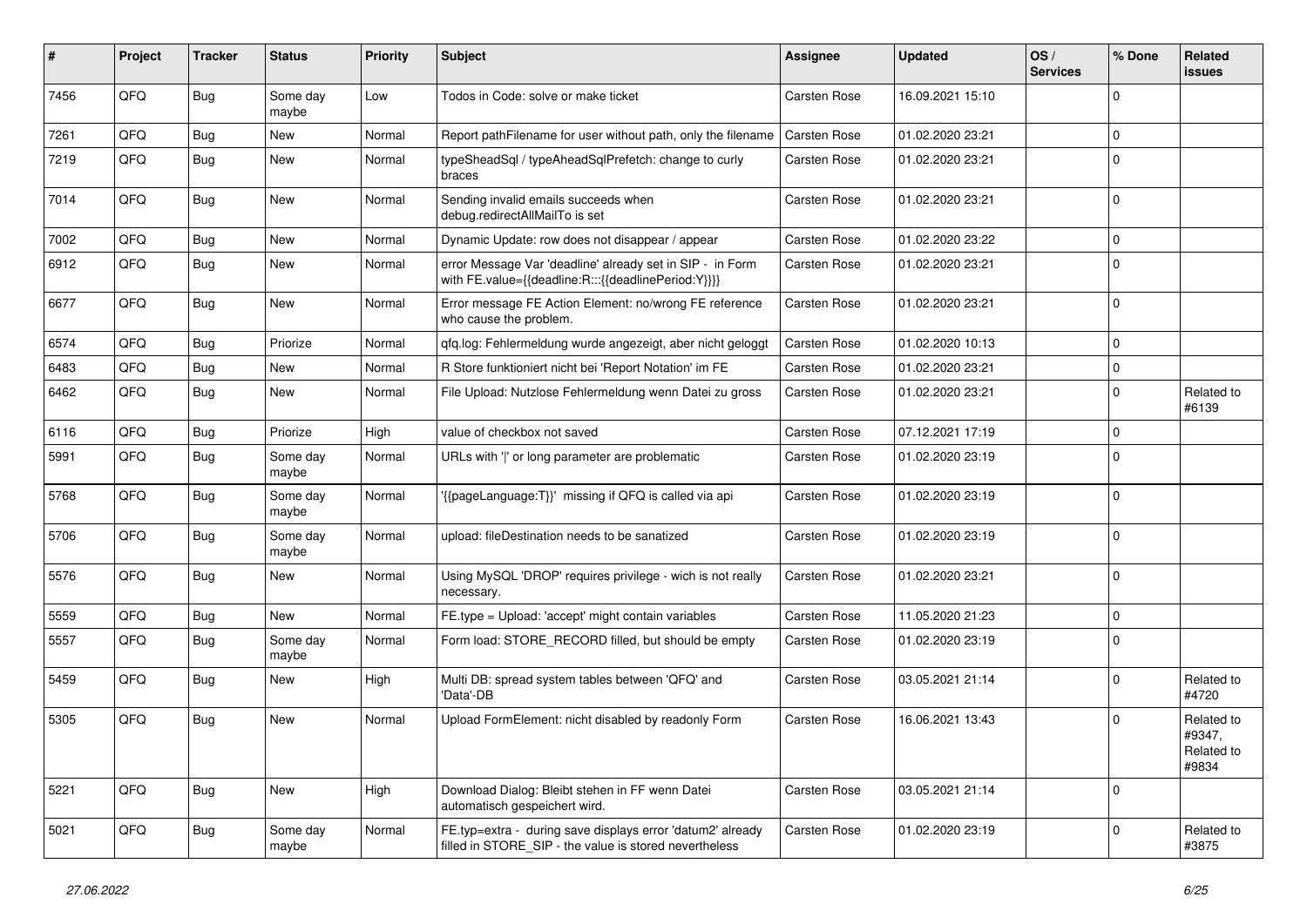| #    | Project | <b>Tracker</b> | <b>Status</b>     | <b>Priority</b> | Subject                                                                                                              | <b>Assignee</b>     | <b>Updated</b>   | OS/<br><b>Services</b> | % Done      | Related<br><b>issues</b>                       |
|------|---------|----------------|-------------------|-----------------|----------------------------------------------------------------------------------------------------------------------|---------------------|------------------|------------------------|-------------|------------------------------------------------|
| 4771 | QFQ     | <b>Bug</b>     | Some day<br>maybe | Normal          | gfg: select-down-values empty after save (edit-form for<br>program administrators)                                   | Carsten Rose        | 01.02.2020 23:20 |                        | $\Omega$    | Related to<br>#4549, Has<br>duplicate<br>#4282 |
| 4756 | QFQ     | <b>Bug</b>     | <b>New</b>        | Normal          | Form dirty even nothing changes                                                                                      | <b>Carsten Rose</b> | 11.12.2019 16:16 |                        | $\Omega$    |                                                |
| 4659 | QFQ     | Bug            | Some day<br>maybe | Normal          | infoButtonExtra                                                                                                      | <b>Carsten Rose</b> | 01.02.2020 23:20 |                        | $\Omega$    |                                                |
| 4651 | QFQ     | Bug            | Some day<br>maybe | Normal          | "Loading document" Modal wird angezeigt bei uzhcd type=2<br>Ansicht                                                  | <b>Carsten Rose</b> | 01.02.2020 23:20 |                        | $\mathbf 0$ |                                                |
| 4583 | QFQ     | <b>Bug</b>     | Some day<br>maybe | Normal          | Dynamic Update bei TypeAhead Feldern                                                                                 | Carsten Rose        | 01.02.2020 23:19 |                        | $\Omega$    |                                                |
| 4549 | QFQ     | <b>Bug</b>     | Some day<br>maybe | Normal          | TemplateGroups: FE.type SELECT loose selected value<br>after save                                                    | Carsten Rose        | 01.02.2020 23:20 |                        | $\Omega$    | Related to<br>#4548.<br>Related to<br>#4771    |
| 4528 | QFQ     | Bug            | Some day<br>maybe | Normal          | extraButtonLock mit SQLAhead Bug                                                                                     | Carsten Rose        | 01.02.2020 23:19 |                        | $\Omega$    |                                                |
| 4328 | QFQ     | <b>Bug</b>     | Some day<br>maybe | Normal          | Error Message: Show FE name/number on problems in FE                                                                 | <b>Carsten Rose</b> | 01.02.2020 23:20 |                        | $\Omega$    |                                                |
| 4293 | QFQ     | <b>Bug</b>     | Some day<br>maybe | Normal          | Download broken if token 'd:' is missing - but no error<br>message                                                   | Carsten Rose        | 11.12.2019 16:03 |                        | $\Omega$    | Related to<br>#7514                            |
| 4279 | QFQ     | <b>Bug</b>     | Some day<br>maybe | High            | config.linkVars lost                                                                                                 | Carsten Rose        | 03.05.2021 21:14 |                        | $\Omega$    |                                                |
| 4092 | QFQ     | <b>Bug</b>     | Some day<br>maybe | Normal          | 1) Logging verbessern wann welches FE warum ausgefuehrt<br>wird, 2) Documentation: Best Practice Template Group      | Carsten Rose        | 01.02.2020 23:19 |                        | $\mathbf 0$ | Related to<br>#3504                            |
| 4008 | QFQ     | <b>Bug</b>     | Some day<br>maybe | Normal          | FormElemen.type=sendmail: wrong 'TO' if 'real<br>name <rea@mail.to>' is used</rea@mail.to>                           | <b>Carsten Rose</b> | 11.12.2019 16:03 |                        | $\Omega$    |                                                |
| 3895 | QFQ     | Bug            | Some day<br>maybe | Normal          | typeahead pedantic: on lehrkredit Idap webpass - if only one<br>person is in dropdown, such person can't be selected | <b>Carsten Rose</b> | 11.12.2019 16:03 |                        | $\mathbf 0$ |                                                |
| 3882 | QFQ     | <b>Bug</b>     | Some day<br>maybe | Normal          | templateGroup: disable 'add' if limit is reached - funktioniert<br>nicht wenn bereits records existierten            | Carsten Rose        | 11.12.2019 16:03 |                        | $\mathbf 0$ |                                                |
| 3811 | QFQ     | <b>Bug</b>     | Some day<br>maybe | Normal          | Dynamic Update: extraButtonInfo - Text aktualisieren                                                                 | Carsten Rose        | 11.12.2019 16:03 |                        | $\Omega$    | Related to<br>#11517                           |
| 3782 | QFQ     | <b>Bug</b>     | Priorize          | Normal          | Bei fehlerhafter Eingabe (z.B. Datum) sollte das erwartete<br>Format angezeigt werden                                | Carsten Rose        | 01.02.2020 10:13 |                        | $\Omega$    |                                                |
| 3750 | QFQ     | <b>Bug</b>     | Some day<br>maybe | Normal          | FE in a row: if one violates check, all are red                                                                      | Carsten Rose        | 11.12.2019 16:03 |                        | $\Omega$    |                                                |
| 3682 | QFQ     | <b>Bug</b>     | Some day<br>maybe | Normal          | Dynamic update: Radio buttons                                                                                        | <b>Carsten Rose</b> | 11.12.2019 16:02 |                        | $\Omega$    |                                                |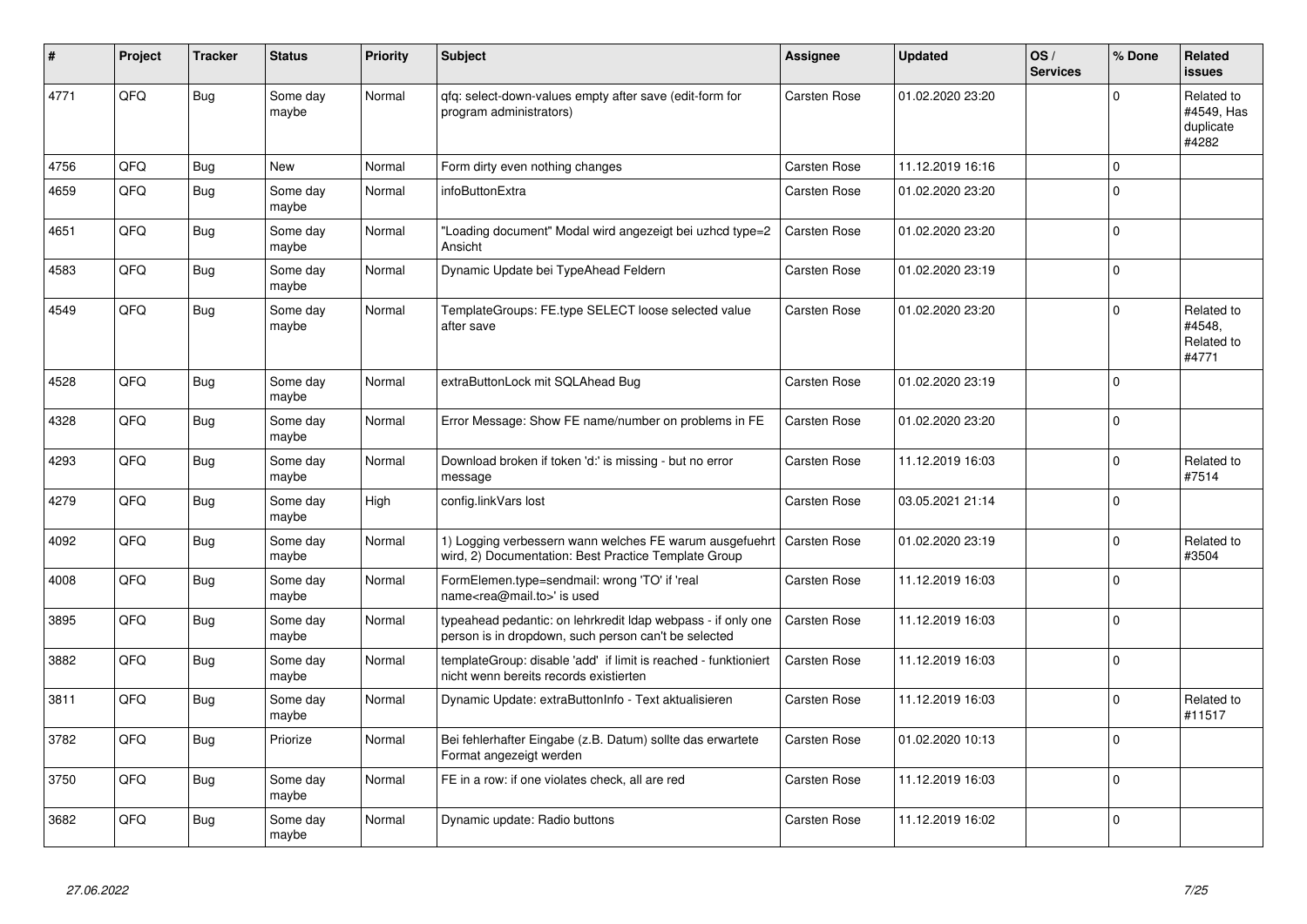| #     | Project        | <b>Tracker</b> | <b>Status</b>     | <b>Priority</b> | <b>Subject</b>                                                                                                                                           | <b>Assignee</b>     | <b>Updated</b>   | OS/<br><b>Services</b> | % Done       | Related<br><b>issues</b> |
|-------|----------------|----------------|-------------------|-----------------|----------------------------------------------------------------------------------------------------------------------------------------------------------|---------------------|------------------|------------------------|--------------|--------------------------|
| 3588  | QFQ            | <b>Bug</b>     | Some day<br>maybe | Normal          | templateGroup: versteckte Elemente werden weiterhin<br>gespeichert.                                                                                      | Carsten Rose        | 11.12.2019 16:02 |                        | $\mathbf 0$  |                          |
| 3570  | QFQ            | Bug            | Some day<br>maybe | High            | Formular mit prmitnew permitEdit=Always wird nicht<br>aufgerufen (ist leer)                                                                              | <b>Carsten Rose</b> | 03.05.2021 21:14 |                        | $\mathbf 0$  |                          |
| 3547  | QFQ            | Bug            | New               | Normal          | FE of type 'note' causes writing of empty fields.                                                                                                        | Carsten Rose        | 01.02.2020 23:21 |                        | $\mathbf 0$  |                          |
| 3349  | QFQ            | Bug            | Some day<br>maybe | Normal          | config.qfq.ini: a) vertraegt keine '=' im Value (z.B. Passwort),<br>b) Values sollten in ticks einschliessbar sein (spaces, )                            | Carsten Rose        | 11.12.2019 16:02 |                        | $\mathbf 0$  |                          |
| 3130  | QFQ            | Bug            | Some day<br>maybe | Normal          | Debug Info's nicht korrekt nach 'New > Save'.                                                                                                            | Carsten Rose        | 11.12.2019 16:03 |                        | $\mathbf 0$  | Related to<br>#3253      |
| 3109  | QFQ            | Bug            | Some day<br>maybe | High            | RealUrl: Links werden nicht korrekt gerendert                                                                                                            | <b>Carsten Rose</b> | 03.05.2021 21:14 |                        | $\mathbf 0$  |                          |
| 3061  | QFQ            | <b>Bug</b>     | Some day<br>maybe | High            | winstitute: mysql connection durcheinander - nmhp17<br>(ag7)/QFQ arbeitet mit DB/Tabellen von biostat.                                                   | <b>Carsten Rose</b> | 03.05.2021 21:14 |                        | $\mathbf 0$  |                          |
| 2643  | QFQ            | Bug            | Some day<br>maybe | Normal          | Zend / PHP Webinars anschauen                                                                                                                            | <b>Carsten Rose</b> | 01.02.2020 15:56 |                        | $\mathbf 0$  |                          |
| 13647 | QFQ            | Bug            | New               | Normal          | Autofocus funktioniert nicht auf Chrome                                                                                                                  | Benjamin Baer       | 19.03.2022 17:44 |                        | $\mathbf 0$  |                          |
| 13528 | QFQ            | Bug            | New               | Normal          | gfg.io > releases: es wird kein neues Release angelegt                                                                                                   | Benjamin Baer       | 19.03.2022 17:46 |                        | $\mathbf 0$  |                          |
| 11237 | QFQ            | Bug            | New               | High            | Radiobutton / parameter.buttonClass= btn-default - kein dirty<br>Trigger                                                                                 | Benjamin Baer       | 03.05.2021 21:12 |                        | $\mathbf 0$  | Related to<br>#10766     |
| 11057 | QFQ            | Bug            | New               | High            | Checkboxes ohne span.checkmark im Report werden<br>ausgeblendet                                                                                          | Benjamin Baer       | 03.05.2021 21:12 |                        | 0            | Related to<br>#11039     |
| 9898  | QFQ            | <b>Bug</b>     | Feedback          | Normal          | Formular trotz Timeout gespeichert                                                                                                                       | Benjamin Baer       | 01.02.2020 15:56 |                        | $\mathbf 0$  |                          |
| 9535  | QFQ            | <b>Bug</b>     | Feedback          | Normal          | Report:  AS '_vertical' - column to wide - vertical >> rot45,<br>rot <sub>90</sub>                                                                       | Benjamin Baer       | 01.02.2020 15:56 |                        | $\mathbf 0$  |                          |
| 6566  | QFQ            | Bug            | Priorize          | Normal          | Link Function 'delete': provided parameter missing on page<br>reload                                                                                     | Benjamin Baer       | 03.01.2022 08:08 |                        | $\mathbf 0$  |                          |
| 6140  | QFQ            | <b>Bug</b>     | Priorize          | Normal          | QFQ DnD Sort: Locked fields                                                                                                                              | Benjamin Baer       | 21.03.2022 09:56 |                        | $\pmb{0}$    |                          |
| 4457  | QFQ            | Bug            | Priorize          | Normal          | typeahead: pressing return to select an item, saves the form<br>and closes the form.                                                                     | Benjamin Baer       | 03.01.2022 08:01 |                        | $\mathbf 0$  | Related to<br>#4398      |
| 4454  | QFQ            | Bug            | Some day<br>maybe | Normal          | Required Elements: multiple elements in a row - whole row<br>marked if only one input is empty.                                                          | Benjamin Baer       | 01.02.2020 23:20 |                        | $\mathbf 0$  |                          |
| 4398  | $\mathsf{QFQ}$ | Bug            | Some day<br>maybe | Normal          | Typeahead: mouse click in a prefilled input opens a single<br>item dropdown with the current value - click on it seems to<br>set the value, not the key. | Benjamin Baer       | 01.02.2020 23:20 |                        | $\mathbf 0$  | Related to<br>#4457      |
| 2063  | QFQ            | <b>Bug</b>     | Some day<br>maybe | Normal          | Pills auf 'inaktiv' setzen falls keine Element auf dem Pill<br>sichtbar sind.                                                                            | Benjamin Baer       | 11.12.2019 16:03 |                        | $\mathbf{0}$ | Related to<br>#3752      |
| 11715 | QFQ            | Bug            | New               | Normal          | acceptZeroAsRequired and requiredOffButMark do not<br>coincide                                                                                           |                     | 08.12.2020 12:13 |                        | $\mathsf 0$  |                          |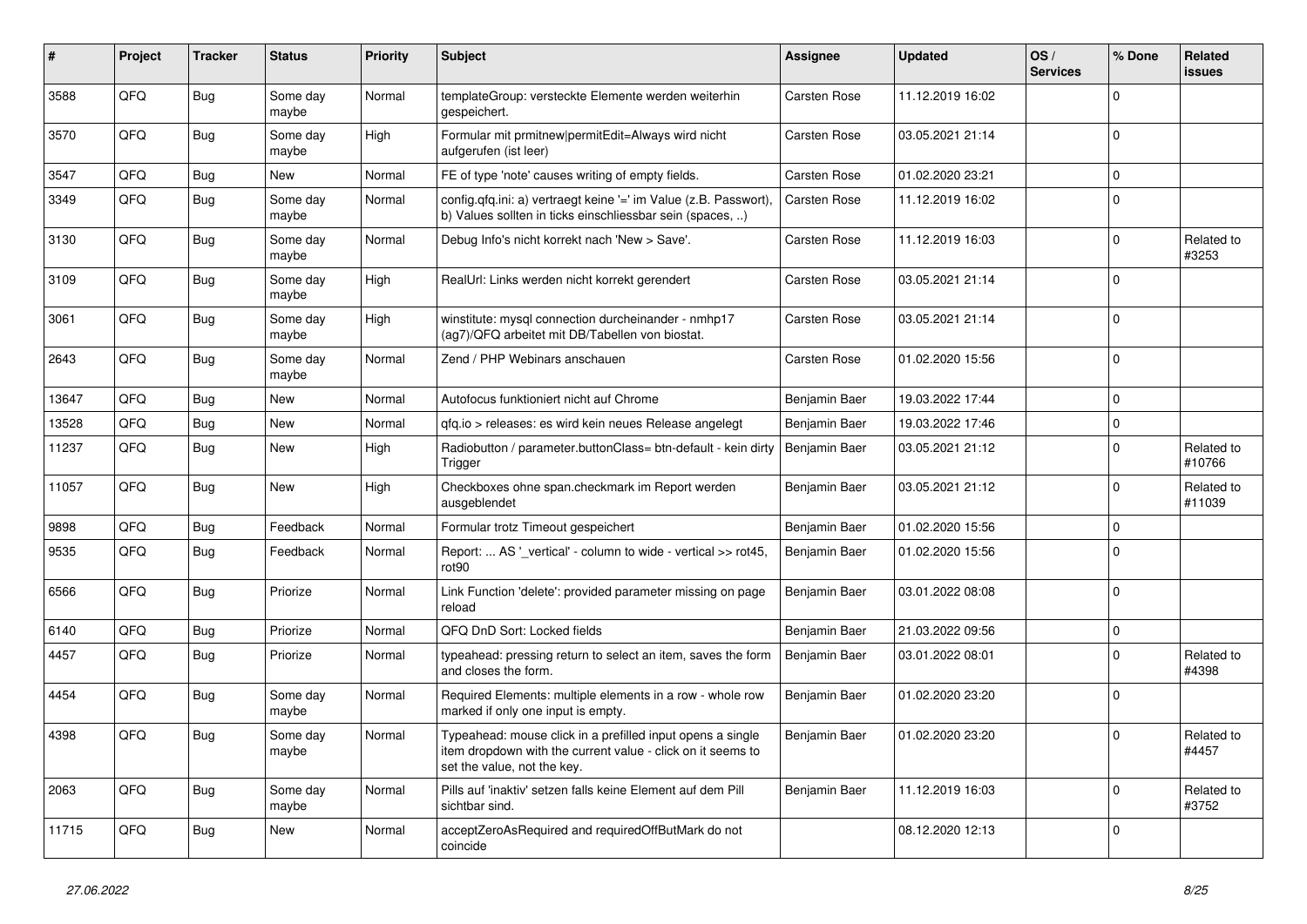| ∦     | Project | <b>Tracker</b> | <b>Status</b>     | <b>Priority</b> | <b>Subject</b>                                                                                      | Assignee       | <b>Updated</b>   | OS/<br><b>Services</b> | % Done      | Related<br><b>issues</b> |
|-------|---------|----------------|-------------------|-----------------|-----------------------------------------------------------------------------------------------------|----------------|------------------|------------------------|-------------|--------------------------|
| 11522 | QFQ     | <b>Bug</b>     | <b>New</b>        | Normal          | Aus/Einblenden von Reitern                                                                          |                | 13.11.2020 14:58 |                        | $\Omega$    |                          |
| 11195 | QFQ     | Bug            | <b>New</b>        | Low             | Dynamic Update: Note not updated if new text is empty<br>(v20.4)                                    |                | 25.09.2020 11:14 |                        | $\Omega$    |                          |
| 10890 | QFQ     | <b>Bug</b>     | <b>New</b>        | Normal          | AutoCron hangs                                                                                      |                | 20.07.2020 13:56 |                        | $\mathbf 0$ |                          |
| 10766 | QFQ     | <b>Bug</b>     | <b>New</b>        | High            | Radiobutton / parameter.buttonClass=btn-default: dynamic<br>update                                  |                | 03.05.2021 21:12 |                        | $\mathbf 0$ | Related to<br>#11237     |
| 10759 | QFQ     | <b>Bug</b>     | <b>New</b>        | Normal          | emptyMeansNull - Feld falsch aktualisiert                                                           |                | 12.11.2020 23:45 |                        | $\mathbf 0$ |                          |
| 10324 | QFQ     | <b>Bug</b>     | <b>New</b>        | Normal          | Excel Export mit Template funktioniert nur, wenn Template<br>vor uid kommt                          |                | 30.03.2020 11:20 |                        | $\Omega$    | Related to<br>#10257     |
| 9855  | QFQ     | Bug            | <b>New</b>        | Normal          | <b>Required Check</b>                                                                               |                | 01.02.2020 15:56 |                        | $\Omega$    |                          |
| 9126  | QFQ     | <b>Bug</b>     | Some day<br>maybe | Normal          | hidden Form elements are present in page source                                                     |                | 02.01.2021 18:41 |                        | $\Omega$    |                          |
| 9024  | QFQ     | <b>Bug</b>     | Some day<br>maybe | Normal          | QFQ Einarbeitung                                                                                    |                | 01.02.2020 15:56 |                        | $\Omega$    |                          |
| 9020  | QFQ     | <b>Bug</b>     | Some day<br>maybe | Normal          | radio mit buttonClass und dynamicUpdate lassen sich nicht<br>kombinieren                            |                | 11.12.2019 16:01 |                        | $\Omega$    |                          |
| 7402  | QFQ     | Bug            | Some day<br>maybe | Normal          | thumbnail cache: outdated picture when permission denied<br>and permission resolved.                |                | 01.02.2020 23:20 |                        | $\Omega$    |                          |
| 7281  | QFQ     | Bug            | Some day<br>maybe | Normal          | Subrecords: on large screen separator line too short                                                |                | 01.02.2020 23:19 |                        | $\Omega$    |                          |
| 7101  | QFQ     | <b>Bug</b>     | Some day<br>maybe | Normal          | form' in SIP and 'report' - breaks                                                                  |                | 01.02.2020 23:20 |                        | $\Omega$    |                          |
| 5877  | QFQ     | <b>Bug</b>     | Some day<br>maybe | Normal          | FE.type=note:bsColumn strange behaviour                                                             |                | 01.02.2020 23:19 |                        | $\Omega$    |                          |
| 4546  | QFQ     | Bug            | Some day<br>maybe | Normal          | NH: SIP storage is destroyed                                                                        |                | 01.02.2020 23:20 |                        | $\Omega$    |                          |
| 4441  | QFQ     | <b>Bug</b>     | Some day<br>maybe | Normal          | \$_SERVER Vars sollten nur aus dem Store genommen<br>werden - Code entsprechend anpassen.           |                | 11.12.2019 16:02 |                        | $\Omega$    |                          |
| 4138  | QFQ     | <b>Bug</b>     | Some day<br>maybe | Normal          | style fehlt                                                                                         |                | 11.12.2019 16:03 |                        | $\Omega$    |                          |
| 4122  | QFQ     | <b>Bug</b>     | Some day<br>maybe | Normal          | file: Render Mode hat keinen Effekt                                                                 |                | 11.12.2019 16:03 |                        | $\mathbf 0$ |                          |
| 2665  | QFQ     | <b>Bug</b>     | Priorize          | Normal          | Dynamic Update funktioniert nicht, wenn beim<br>entsprechenden FormElement eine size angegeben ist. | Benjamin Baer  | 03.01.2022 08:12 |                        | 30          |                          |
| 9691  | QFQ     | <b>Bug</b>     | In Progress       | Normal          | Checkbox: dynamic update > readonly                                                                 | Carsten Rose   | 01.02.2020 23:22 |                        | 50          | Related to<br>#9834      |
| 3613  | QFQ     | <b>Bug</b>     | Some day<br>maybe | Normal          | note /note unchecked -> note div (col-md) wird weiterhin<br>gerendert                               | Elias Villiger | 01.02.2020 23:19 |                        | 100         |                          |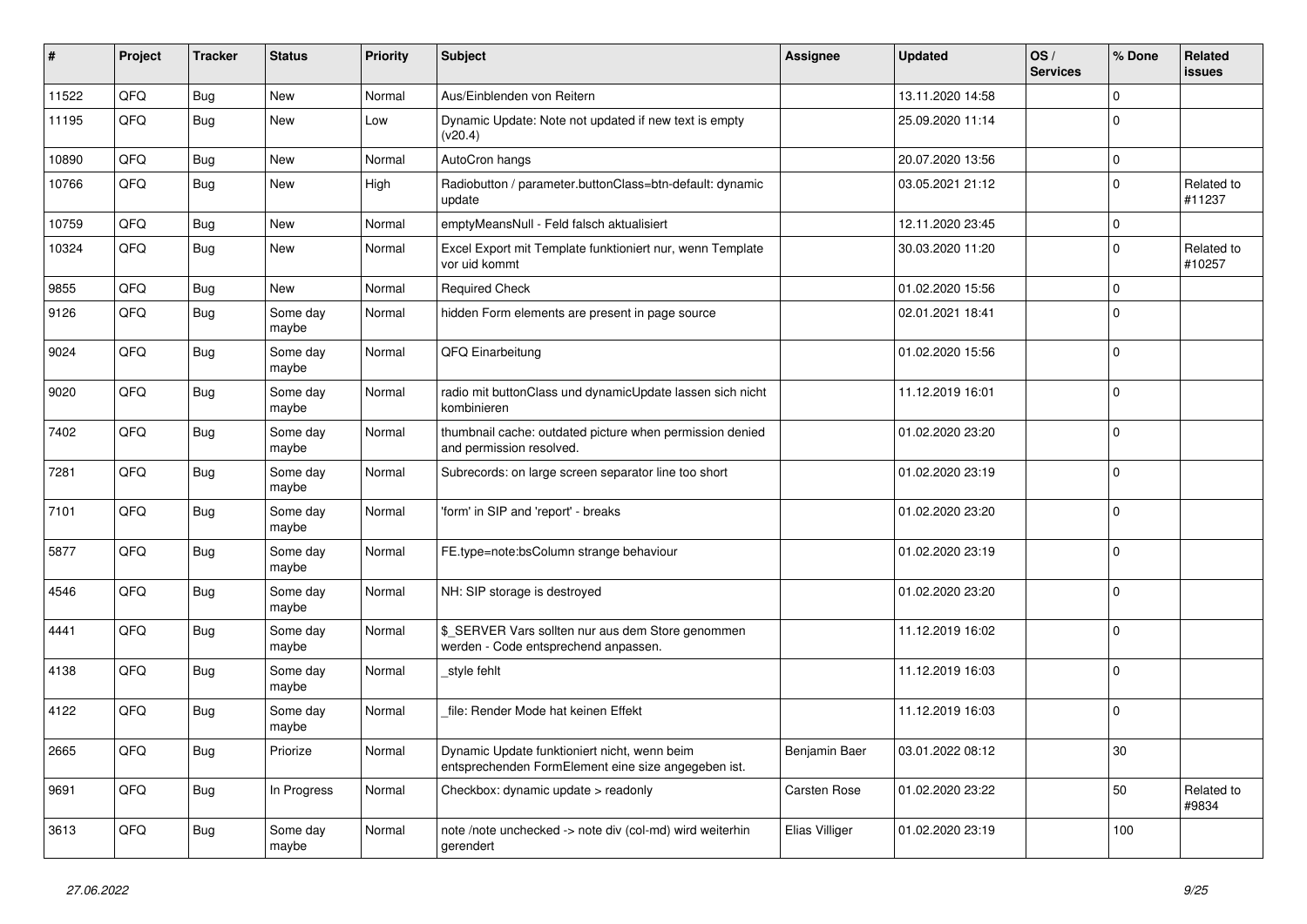| $\vert$ # | Project | <b>Tracker</b> | <b>Status</b>     | <b>Priority</b> | <b>Subject</b>                                                                | Assignee               | <b>Updated</b>   | OS/<br><b>Services</b> | % Done      | Related<br><b>issues</b>                                                                                                                                              |
|-----------|---------|----------------|-------------------|-----------------|-------------------------------------------------------------------------------|------------------------|------------------|------------------------|-------------|-----------------------------------------------------------------------------------------------------------------------------------------------------------------------|
| 9789      | QFQ     | <b>Bug</b>     | In Progress       | High            | Record Lock: release to early on 'leave page'                                 | Carsten Rose           | 10.01.2022 09:25 |                        | 100         | Related to<br>#10081,<br>Related to<br>#9173,<br>Related to<br>#8702                                                                                                  |
| 9275      | QFQ     | Bug            | New               | Normal          | autcron: t3 page, which takes to long to respond, is not<br>reported properly | Carsten Rose           | 01.02.2020 23:22 |                        | 100         |                                                                                                                                                                       |
| 13609     | QFQ     | Feature        | New               | Normal          | QFQ Introduction: Seite aufloesen                                             | Philipp<br>Gröbelbauer | 28.05.2022 11:02 |                        | $\mathbf 0$ |                                                                                                                                                                       |
| 10124     | QFQ     | Feature        | Feedback          | Normal          | qfq AAI-Login                                                                 | Karin Niffeler         | 07.05.2020 09:36 |                        | $\pmb{0}$   |                                                                                                                                                                       |
| 14376     | QFQ     | Feature        | New               | Normal          | QFQ Bootstrap: if missing, create stored procedures                           | Enis Nuredini          | 19.06.2022 16:37 |                        | $\pmb{0}$   |                                                                                                                                                                       |
| 14320     | QFQ     | Feature        | ToDo              | Normal          | Allow specific HTML Tags and Attributes: general, TinyMCE                     | Enis Nuredini          | 17.06.2022 10:44 |                        | $\mathbf 0$ | Related to<br>#12664,<br>Related to<br>#12039,<br>Related to<br>#11702,<br>Related to<br>#7239,<br>Related to<br>#3708,<br>Related to<br>#3646,<br>Related to<br>#880 |
| 14227     | QFQ     | Feature        | <b>New</b>        | Normal          | Selenium Konkurrenz: cypress.io                                               | Enis Nuredini          | 28.05.2022 11:02 |                        | $\Omega$    |                                                                                                                                                                       |
| 14028     | QFQ     | Feature        | New               | Normal          | Required notification: visual nicer                                           | Enis Nuredini          | 28.05.2022 11:01 |                        | $\mathbf 0$ |                                                                                                                                                                       |
| 13945     | QFQ     | Feature        | New               | Normal          | As _link: content before/after link                                           | Enis Nuredini          | 28.05.2022 11:01 |                        | $\mathbf 0$ | Related to<br>#12262                                                                                                                                                  |
| 13900     | QFQ     | Feature        | Priorize          | Normal          | Selenium: Check das Cookie/PDF funktioniert                                   | Enis Nuredini          | 25.03.2022 12:45 |                        | $\pmb{0}$   |                                                                                                                                                                       |
| 13757     | QFQ     | Feature        | New               | High            | QR / Bar-Code Plugin                                                          | Enis Nuredini          | 19.03.2022 17:43 |                        | $\mathbf 0$ |                                                                                                                                                                       |
| 13608     | QFQ     | Feature        | Some day<br>maybe | Normal          | Automatic Browser Language Redirect                                           | Enis Nuredini          | 17.06.2022 08:35 |                        | $\mathbf 0$ |                                                                                                                                                                       |
| 12630     | QFQ     | Feature        | In Progress       | Normal          | Input: date[time]: min / max values                                           | Enis Nuredini          | 20.06.2022 18:31 |                        | $\mathbf 0$ | Related to<br>#10096,<br>Related to<br>#14302,<br>Related to<br>#14303                                                                                                |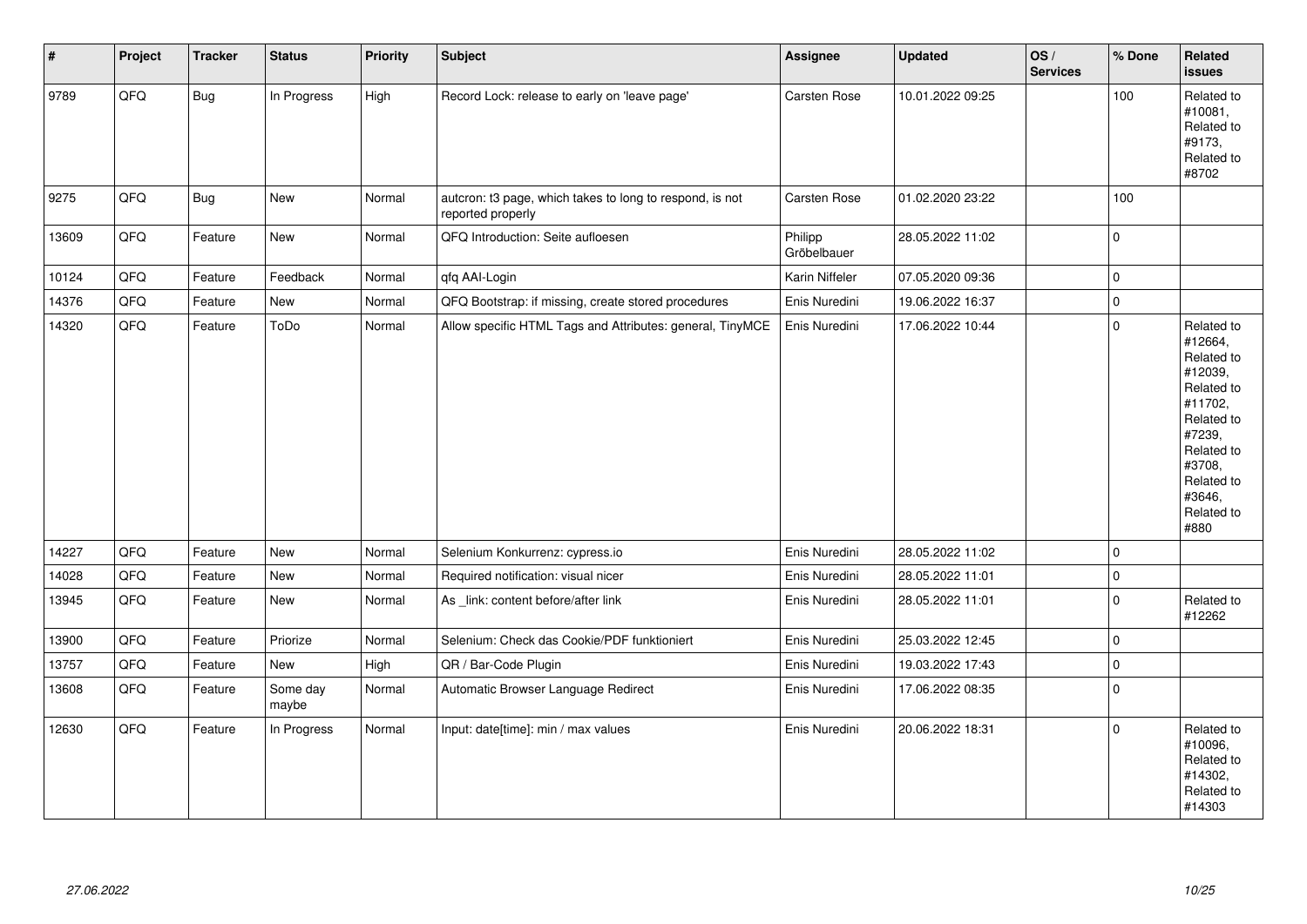| #     | Project | <b>Tracker</b> | <b>Status</b>              | <b>Priority</b> | <b>Subject</b>                                                                        | Assignee            | <b>Updated</b>   | OS/<br><b>Services</b> | % Done      | Related<br>issues                                                           |
|-------|---------|----------------|----------------------------|-----------------|---------------------------------------------------------------------------------------|---------------------|------------------|------------------------|-------------|-----------------------------------------------------------------------------|
| 12262 | QFQ     | Feature        | ToDo                       | Normal          | Form buttons on top: more customable                                                  | Enis Nuredini       | 17.06.2022 10:44 |                        | $\Omega$    | Related to<br>#13945, Has<br>duplicate<br>#4046, Has<br>duplicate<br>#10080 |
| 11892 | QFQ     | Feature        | <b>New</b>                 | Normal          | tablesorter: columns with links are hard to order - new<br>qualifier 'Y: <ord>'</ord> | Enis Nuredini       | 23.03.2022 09:22 |                        | $\Omega$    |                                                                             |
| 10782 | QFQ     | Feature        | Feedback                   | Normal          | Tiny MCE: Image Upload                                                                | Enis Nuredini       | 16.05.2022 23:16 |                        | $\Omega$    | Related to<br>#12452                                                        |
| 10569 | QFQ     | Feature        | Priorize                   | Normal          | link _blank more safe                                                                 | Enis Nuredini       | 25.03.2022 12:44 |                        | $\Omega$    |                                                                             |
| 10463 | QFQ     | Feature        | New                        | Normal          | Report_link: expliztes setzen von HTML Tags (Bedarf fuer<br>'data-selenium' & 'id')   | Enis Nuredini       | 23.03.2022 09:23 |                        | $\Omega$    | Related to<br>#7648                                                         |
| 9052  | QFQ     | Feature        | Feedback                   | High            | Report: CodeMirror with SQL Syntax Highlight in FE                                    | Enis Nuredini       | 08.06.2022 10:25 |                        | $\Omega$    |                                                                             |
| 14371 | QFQ     | Feature        | Priorize                   | Normal          | <b>LDAP via REPORT</b>                                                                | <b>Carsten Rose</b> | 19.06.2022 16:37 |                        | $\Omega$    |                                                                             |
| 14290 | QFQ     | Feature        | Priorize                   | Normal          | FormEditor: Show Table Definition                                                     | Carsten Rose        | 19.06.2022 16:37 |                        | $\mathbf 0$ |                                                                             |
| 14187 | QFQ     | Feature        | New                        | High            | gfg.log: show current URL                                                             | <b>Carsten Rose</b> | 28.05.2022 11:02 |                        | $\Omega$    | Related to<br>#13933.<br>Related to<br>#12532,<br>Related to<br>#11893      |
| 14090 | QFQ     | Feature        | New                        | Normal          | Nützliche _script funktionen                                                          | Carsten Rose        | 28.05.2022 11:03 |                        | $\Omega$    |                                                                             |
| 13843 | QFQ     | Feature        | New                        | Normal          | Create JWT via QFQ                                                                    | <b>Carsten Rose</b> | 19.03.2022 17:42 |                        | $\Omega$    |                                                                             |
| 13841 | QFQ     | Feature        | New                        | Normal          | Create PDF via iText - evaluate                                                       | Carsten Rose        | 19.03.2022 17:42 |                        | $\Omega$    |                                                                             |
| 13700 | QFQ     | Feature        | New                        | Normal          | Redesign qfq.io Seite                                                                 | Carsten Rose        | 19.03.2022 17:43 |                        | $\Omega$    |                                                                             |
| 13566 | QFQ     | Feature        | Ready to sync<br>(develop) | Normal          | Delete config-example.qfq.php file                                                    | Carsten Rose        | 23.12.2021 09:25 |                        | $\Omega$    |                                                                             |
| 13467 | QFQ     | Feature        | New                        | Normal          | ChangeLog Generator                                                                   | Carsten Rose        | 19.03.2022 17:46 |                        | $\Omega$    | Related to<br>#11460                                                        |
| 13354 | QFQ     | Feature        | New                        | Normal          | Using Websocket in QFQ                                                                | <b>Carsten Rose</b> | 10.11.2021 15:47 |                        | $\Omega$    |                                                                             |
| 12679 | QFQ     | Feature        | New                        | Normal          | tablesorter: custom column width                                                      | Carsten Rose        | 16.06.2021 11:10 |                        | $\Omega$    |                                                                             |
| 12664 | QFG     | Feature        | New                        | Normal          | TinyMCE: report/remove malicous HTML/JS Code                                          | <b>Carsten Rose</b> | 19.03.2022 17:47 |                        | $\pmb{0}$   | Related to<br>#14320                                                        |
| 12611 | QFQ     | Feature        | Some day<br>maybe          | Normal          | Refactoring: Bootstrap with Lazy Loading                                              | Carsten Rose        | 08.06.2022 10:37 |                        | $\mathbf 0$ | Related to<br>#12490,<br>Related to<br>#10013,<br>Related to<br>#7732       |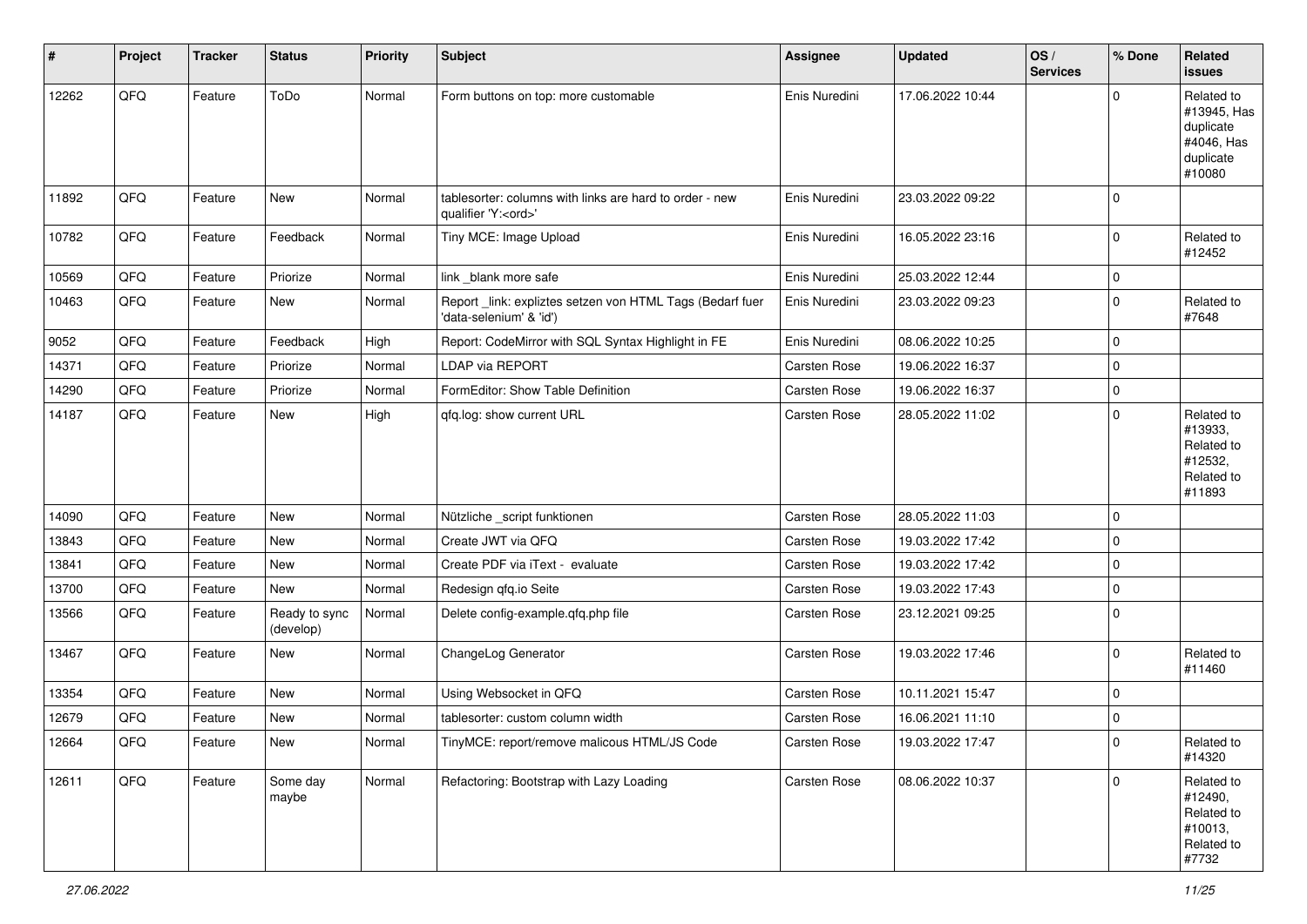| #     | Project | <b>Tracker</b> | <b>Status</b>     | <b>Priority</b> | Subject                                                                                                                               | Assignee            | <b>Updated</b>   | OS/<br><b>Services</b> | % Done      | Related<br><b>issues</b>                      |
|-------|---------|----------------|-------------------|-----------------|---------------------------------------------------------------------------------------------------------------------------------------|---------------------|------------------|------------------------|-------------|-----------------------------------------------|
| 12603 | QFQ     | Feature        | New               | Normal          | Dropdown (Select), Radio, checkbox:<br>itemListAlways={{!SELECT key, value}}                                                          | Carsten Rose        | 19.03.2022 17:47 |                        | $\mathbf 0$ |                                               |
| 12544 | QFQ     | Feature        | <b>New</b>        | High            | a) ' AS _link' new also as ' AS _format', b) sortierung via<br>'display: none;', c) '_format' benoeitgt nicht zwingend<br>u/U/p/m/z/d | <b>Carsten Rose</b> | 14.12.2021 16:03 |                        | $\mathbf 0$ |                                               |
| 12532 | QFQ     | Feature        | <b>New</b>        | High            | SIP-Parameter bei Seitenaufruf in Browser-Console<br>anzeigen                                                                         | <b>Carsten Rose</b> | 07.12.2021 17:19 |                        | $\Omega$    | Related to<br>#11893.<br>Related to<br>#14187 |
| 12504 | QFQ     | Feature        | Priorize          | Normal          | sql.log: report fe.id                                                                                                                 | Carsten Rose        | 05.05.2021 22:09 |                        | $\mathbf 0$ |                                               |
| 12503 | QFQ     | Feature        | Priorize          | Normal          | Detect dangerous UPDATE statement with missing WHERE                                                                                  | <b>Carsten Rose</b> | 05.05.2021 22:09 |                        | $\mathbf 0$ |                                               |
| 12480 | QFQ     | Feature        | <b>New</b>        | Normal          | If QFQ upgrade is running, block further request                                                                                      | Carsten Rose        | 03.05.2021 20:45 |                        | $\mathbf 0$ |                                               |
| 12477 | QFQ     | Feature        | <b>New</b>        | Normal          | Support for refactoring: Form, FormElement, diverse<br>Tabellen/Spalten, tt-content Records                                           | <b>Carsten Rose</b> | 03.05.2021 20:45 |                        | $\mathbf 0$ |                                               |
| 12474 | QFQ     | Feature        | <b>New</b>        | Normal          | Check BaseConfigURL if it is given and the the last char is '/'                                                                       | <b>Carsten Rose</b> | 03.05.2021 20:45 |                        | $\pmb{0}$   |                                               |
| 12465 | QFQ     | Feature        | New               | Normal          | QFQ Function: use in FE to fill StoreRecord                                                                                           | <b>Carsten Rose</b> | 05.05.2021 21:58 |                        | $\mathbf 0$ |                                               |
| 12452 | QFQ     | Feature        | Priorize          | Normal          | BaseURL: alsways with '/' at the end                                                                                                  | Carsten Rose        | 19.06.2022 13:45 |                        | $\mathbf 0$ | Related to<br>#10782                          |
| 12439 | QFQ     | Feature        | In Progress       | Normal          | TinyMCE Paste from Word & Character Count/Limit                                                                                       | <b>Carsten Rose</b> | 05.05.2021 22:15 |                        | $\mathbf 0$ |                                               |
| 12413 | QFQ     | Feature        | <b>New</b>        | Normal          | STORE_TYPO3: enhance for {{be_users.email:T}},<br>{{fe users.email:T}}                                                                | <b>Carsten Rose</b> | 03.05.2021 20:45 |                        | $\Omega$    | Related to<br>#12412,<br>Related to<br>#10012 |
| 12412 | QFQ     | Feature        | <b>New</b>        | Normal          | Action/Escape qualifier 'e' (empty), '0': if given, an empty<br>string (or '0') will be treated as 'not found'                        | <b>Carsten Rose</b> | 08.05.2021 09:40 |                        | $\Omega$    | Related to<br>#12413,<br>Related to<br>#10012 |
| 12400 | QFQ     | Feature        | <b>New</b>        | Normal          | Tutorial ist in QFQ Doku, Wird in der Suche gefunden, es<br>gibt aber kein Menupunkt - Inhalt ueberpruefen                            | <b>Carsten Rose</b> | 03.05.2021 20:45 |                        | $\mathbf 0$ |                                               |
| 12337 | QFQ     | Feature        | Some day<br>maybe | Normal          | Database.php: better caching                                                                                                          | Carsten Rose        | 16.09.2021 15:10 |                        | $\mathbf 0$ |                                               |
| 12330 | QFQ     | Feature        | <b>New</b>        | Normal          | Copy to input field / text area / TinyMCE                                                                                             | <b>Carsten Rose</b> | 07.04.2021 09:01 |                        | $\mathbf 0$ |                                               |
| 12315 | QFQ     | Feature        | Some day<br>maybe | Normal          | Form History (Diffs) / Backups                                                                                                        | <b>Carsten Rose</b> | 16.09.2021 15:10 |                        | $\Omega$    |                                               |
| 12269 | QFQ     | Feature        | <b>New</b>        | Normal          | 2FA - Login                                                                                                                           | <b>Carsten Rose</b> | 03.05.2021 20:45 |                        | $\mathbf 0$ |                                               |
| 12186 | QFQ     | Feature        | New               | High            | TinyMCE Config für Objekte                                                                                                            | Carsten Rose        | 07.12.2021 17:19 |                        | $\mathbf 0$ | <b>Blocks</b><br>#12632                       |
| 12163 | QFQ     | Feature        | <b>New</b>        | Normal          | Checkbox: table wrap                                                                                                                  | <b>Carsten Rose</b> | 03.05.2021 20:51 |                        | $\mathbf 0$ |                                               |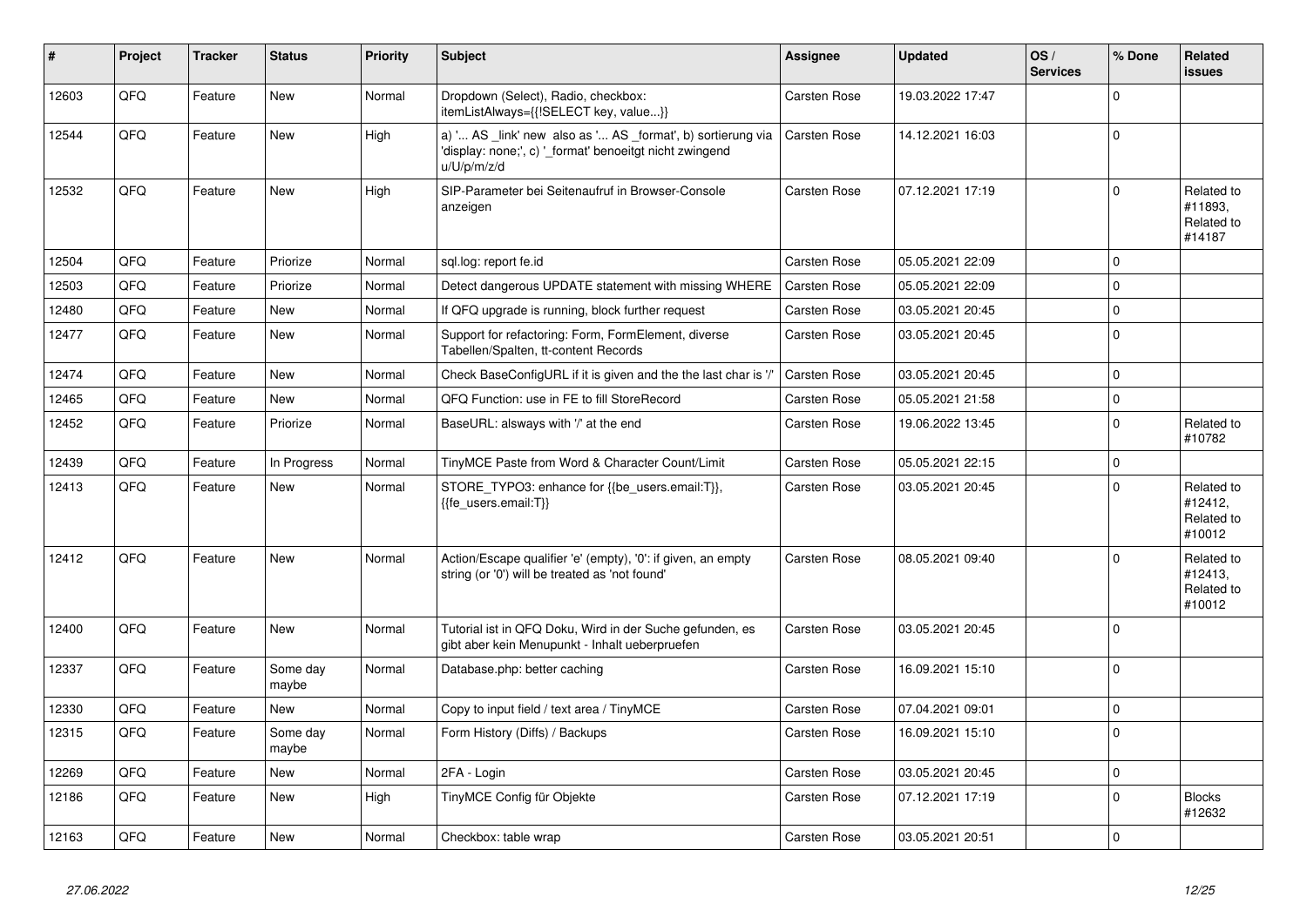| #     | Project | <b>Tracker</b> | <b>Status</b>     | <b>Priority</b> | <b>Subject</b>                                                                                       | Assignee                                               | <b>Updated</b>   | OS/<br><b>Services</b> | % Done      | Related<br>issues                             |                      |
|-------|---------|----------------|-------------------|-----------------|------------------------------------------------------------------------------------------------------|--------------------------------------------------------|------------------|------------------------|-------------|-----------------------------------------------|----------------------|
| 12162 | QFQ     | Feature        | <b>New</b>        | Normal          | FE.type=sendmail: personalized mailing (several mails) via<br>template                               | Carsten Rose                                           | 03.05.2021 20:45 |                        | $\Omega$    |                                               |                      |
| 12146 | QFQ     | Feature        | <b>New</b>        | Normal          | Autocron Job: Anzeigen wann der naechste Job ausgefuehrt<br>wird, resp das er nicht ausgefuehrt wird | <b>Carsten Rose</b>                                    | 15.03.2021 15:23 |                        | $\Omega$    |                                               |                      |
| 12119 | QFQ     | Feature        | <b>New</b>        | Normal          | AS paged: error message missing if there ist no 'r' argument.                                        | Carsten Rose                                           | 03.05.2021 20:51 |                        | $\mathbf 0$ |                                               |                      |
| 12109 | QFQ     | Feature        | <b>New</b>        | Normal          | Donwload Link: Plain, SIP, Persistent Link, Peristent SIP -<br>new notation                          | <b>Carsten Rose</b>                                    | 03.05.2021 20:45 |                        | $\Omega$    | Related to<br>#12085                          |                      |
| 12024 | QFQ     | Feature        | New               | Normal          | Excel Export: text columns by default decode<br>htmlspeciachar()                                     | Carsten Rose                                           | 17.02.2021 23:55 |                        | $\Omega$    | Related to<br>#12022                          |                      |
| 12023 | QFQ     | Feature        | <b>New</b>        | Normal          | MySQL Stored Precdure: QDECODESPECIALCHAR()                                                          | <b>Carsten Rose</b>                                    | 16.02.2021 11:16 |                        | $\Omega$    | Related to<br>#12022                          |                      |
| 11980 | QFQ     | Feature        | In Progress       | Normal          | protected verzeichnis MUSS geschützt werden                                                          | <b>Carsten Rose</b>                                    | 07.09.2021 13:30 |                        | $\Omega$    |                                               |                      |
| 11955 | QFQ     | Feature        | New               | Normal          | subrecord: new title option to set <th> attributes - e.g. to<br/>customize tablesorter options.</th> | attributes - e.g. to<br>customize tablesorter options. | Carsten Rose     | 03.05.2021 20:47       |             | $\Omega$                                      | Related to<br>#11775 |
| 11893 | QFQ     | Feature        | <b>New</b>        | High            | Broken SIP: a) only report one time, b) only report in main<br>column                                | <b>Carsten Rose</b>                                    | 12.05.2021 12:13 |                        | $\Omega$    | Related to<br>#12532,<br>Related to<br>#14187 |                      |
| 11775 | QFQ     | Feature        | <b>New</b>        | Normal          | Subrecord Tooltip pro Feld                                                                           | <b>Carsten Rose</b>                                    | 18.12.2020 15:22 |                        | $\Omega$    | Related to<br>#11955                          |                      |
| 11747 | QFQ     | Feature        | <b>New</b>        | Normal          | Maintenance Page with Redirect                                                                       | <b>Carsten Rose</b>                                    | 03.05.2021 20:47 |                        | $\Omega$    | Related to<br>#11741                          |                      |
| 11702 | QFQ     | Feature        | <b>New</b>        | Normal          | HTML Special Char makes no sense for 'allbut' if '&' is<br>forbidden                                 | Carsten Rose                                           | 07.12.2021 16:35 |                        | $\Omega$    | Related to<br>#5112,<br>Related to<br>#14320  |                      |
| 11523 | QFQ     | Feature        | <b>New</b>        | Normal          | Mit dynamic Update erkennen, ob Upload gemacht wurde                                                 | <b>Carsten Rose</b>                                    | 13.11.2020 15:07 |                        | $\Omega$    | Related to<br>#9533                           |                      |
| 11516 | QFQ     | Feature        | <b>New</b>        | Normal          | Multi Page Form (Previous/Next Buttons)                                                              | <b>Carsten Rose</b>                                    | 16.03.2021 17:52 |                        | $\Omega$    |                                               |                      |
| 11504 | QFQ     | Feature        | <b>New</b>        | Normal          | Dynamic Update: Button text update for 'Save',' Close' &<br>'Delete'                                 | <b>Carsten Rose</b>                                    | 12.11.2020 23:44 |                        | $\Omega$    |                                               |                      |
| 11460 | QFQ     | Feature        | New               | Normal          | Easier creation of changelog: gitchangelog                                                           | Carsten Rose                                           | 12.06.2021 10:20 |                        | $\Omega$    | Related to<br>#13467                          |                      |
| 11323 | QFQ     | Feature        | Some day<br>maybe | Normal          | Report Frontend Editor Modal + Codemirror                                                            | Carsten Rose                                           | 16.09.2021 15:10 |                        | $\Omega$    | Related to<br>#11036                          |                      |
| 11322 | QFQ     | Feature        | Some day<br>maybe | Normal          | Form Element JSON - (multiline parameter field)                                                      | <b>Carsten Rose</b>                                    | 16.09.2021 15:10 |                        | $\Omega$    |                                               |                      |
| 11320 | QFQ     | Feature        | Priorize          | Normal          | Typo3 Version 10 support                                                                             | <b>Carsten Rose</b>                                    | 05.05.2021 22:09 |                        | $\Omega$    |                                               |                      |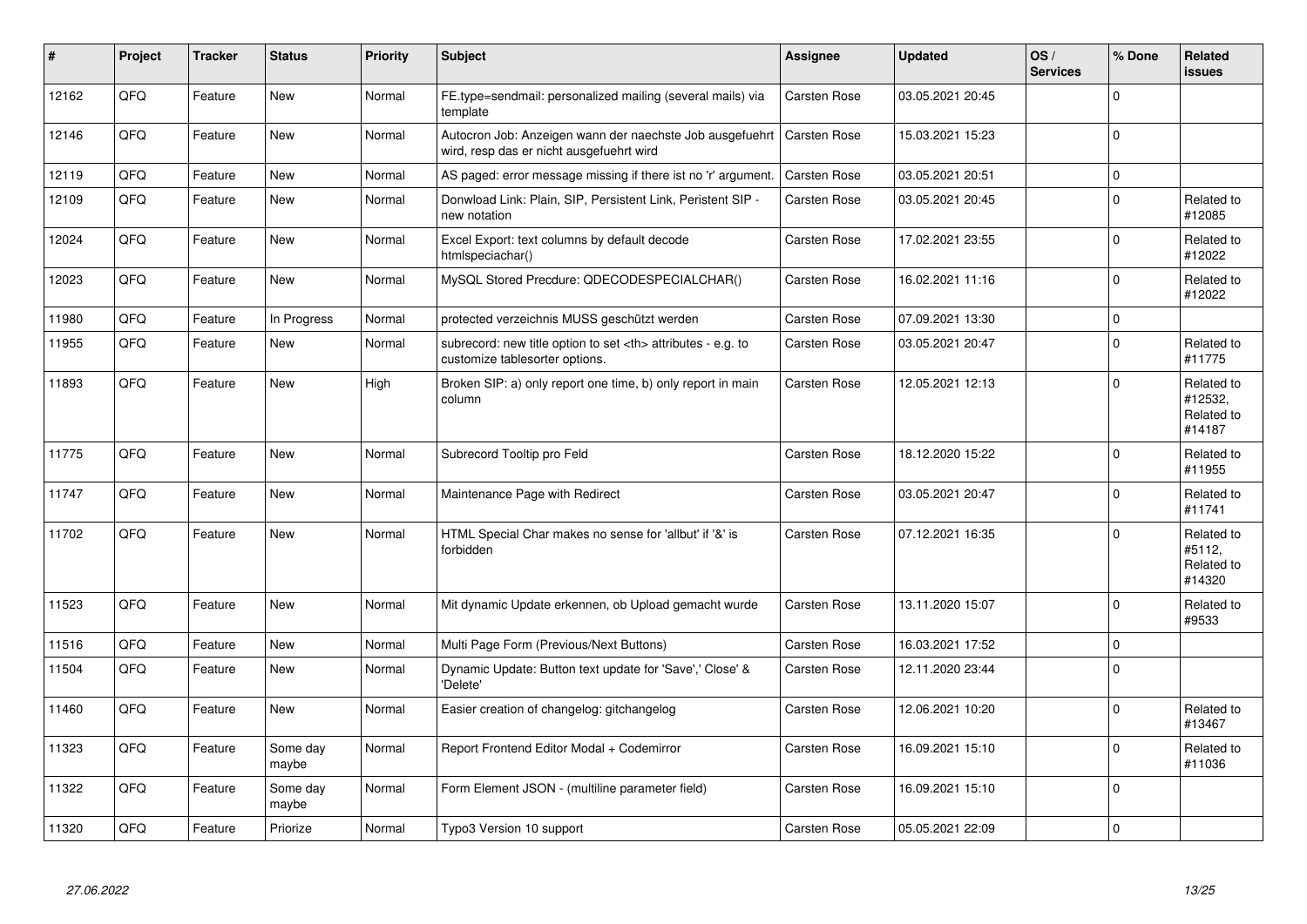| $\vert$ # | Project | <b>Tracker</b> | <b>Status</b>     | <b>Priority</b> | <b>Subject</b>                                                                           | Assignee            | <b>Updated</b>   | OS/<br><b>Services</b> | % Done      | Related<br>issues                                                     |
|-----------|---------|----------------|-------------------|-----------------|------------------------------------------------------------------------------------------|---------------------|------------------|------------------------|-------------|-----------------------------------------------------------------------|
| 11217     | QFQ     | Feature        | Some day<br>maybe | Normal          | <b>Extend Script Functionality</b>                                                       | <b>Carsten Rose</b> | 16.09.2021 15:10 |                        | $\Omega$    |                                                                       |
| 11080     | QFQ     | Feature        | <b>New</b>        | Normal          | Send MQTT messages                                                                       | <b>Carsten Rose</b> | 29.08.2020 19:49 |                        | $\Omega$    |                                                                       |
| 11076     | QFQ     | Feature        | In Progress       | Normal          | SELECT  AS _websocket                                                                    | Carsten Rose        | 30.08.2020 17:49 |                        | $\Omega$    |                                                                       |
| 11036     | QFQ     | Feature        | Some day<br>maybe | Normal          | inline report editor permissions                                                         | <b>Carsten Rose</b> | 16.09.2021 15:09 |                        | $\mathbf 0$ | Related to<br>#11323                                                  |
| 10996     | QFQ     | Feature        | <b>New</b>        | Normal          | Download video via sip: no seek                                                          | Carsten Rose        | 12.08.2020 14:18 |                        | $\Omega$    |                                                                       |
| 10979     | QFQ     | Feature        | <b>New</b>        | Normal          | Ajax Calls an API - dataReport                                                           | <b>Carsten Rose</b> | 11.05.2022 12:15 |                        | $\mathbf 0$ |                                                                       |
| 10976     | QFQ     | Feature        | <b>New</b>        | Normal          | Excel Export Verbesserungen                                                              | Carsten Rose        | 06.08.2020 10:56 |                        | $\mathbf 0$ |                                                                       |
| 10819     | QFQ     | Feature        | <b>New</b>        | Normal          | Persistent SIP - second try                                                              | Carsten Rose        | 29.06.2020 23:02 |                        | $\Omega$    | Related to<br>#6261                                                   |
| 10745     | QFQ     | Feature        | Some day<br>maybe | Normal          | <b>Tablesorter Excel Export</b>                                                          | <b>Carsten Rose</b> | 16.09.2021 15:09 |                        | $\mathbf 0$ |                                                                       |
| 10716     | QFQ     | Feature        | Some day<br>maybe | Normal          | Business Logic mit Externen Skripten                                                     | <b>Carsten Rose</b> | 16.09.2021 15:10 |                        | $\Omega$    | Related to<br>#10713,<br>Related to<br>#8217                          |
| 10714     | QFQ     | Feature        | <b>New</b>        | Normal          | multi Table Form                                                                         | <b>Carsten Rose</b> | 16.03.2021 18:44 |                        | $\mathbf 0$ |                                                                       |
| 10593     | QFQ     | Feature        | <b>New</b>        | Normal          | label2: text behind input element                                                        | Carsten Rose        | 16.05.2020 10:57 |                        | $\Omega$    |                                                                       |
| 10443     | QFQ     | Feature        | In Progress       | Normal          | Konzept api / live                                                                       | <b>Carsten Rose</b> | 07.05.2020 09:39 |                        | $\mathbf 0$ |                                                                       |
| 10119     | QFQ     | Feature        | New               | Normal          | Dropdown (selectlist) & TypeAhead: format and catagorize<br>list                         | Carsten Rose        | 07.05.2020 09:36 |                        | $\mathbf 0$ |                                                                       |
| 10116     | QFQ     | Feature        | Some day<br>maybe | Normal          | TypeAhead: Tag - show inside 'input' element                                             | Carsten Rose        | 16.09.2021 15:09 |                        | $\Omega$    |                                                                       |
| 10095     | QFQ     | Feature        | Some day<br>maybe | Normal          | Generic Gitlab Integration into QFQ                                                      | Carsten Rose        | 16.09.2021 15:10 |                        | $\mathbf 0$ |                                                                       |
| 10080     | QFQ     | Feature        | <b>New</b>        | Normal          | Popup on 'save' / 'close': configure dialog (answer<br>yes/no/cancle/)                   | <b>Carsten Rose</b> | 28.03.2021 20:52 |                        | $\mathbf 0$ | Is duplicate<br>of #12262                                             |
| 10015     | QFQ     | Feature        | Priorize          | Normal          | Monospace in Textarea                                                                    | Carsten Rose        | 03.02.2020 13:40 |                        | $\mathbf 0$ |                                                                       |
| 10014     | QFQ     | Feature        | New               | Normal          | Manual.rst: describe behaviour and process order of<br>fillStoreVar, slaveId, sqlBefore, | <b>Carsten Rose</b> | 01.02.2020 22:31 |                        | $\Omega$    |                                                                       |
| 10013     | QFQ     | Feature        | Some day<br>maybe | Normal          | FE.typ=editor: CodeMirror                                                                | <b>Carsten Rose</b> | 08.06.2022 10:37 |                        | $\mathbf 0$ | Related to<br>#12611,<br>Related to<br>#12490,<br>Related to<br>#7732 |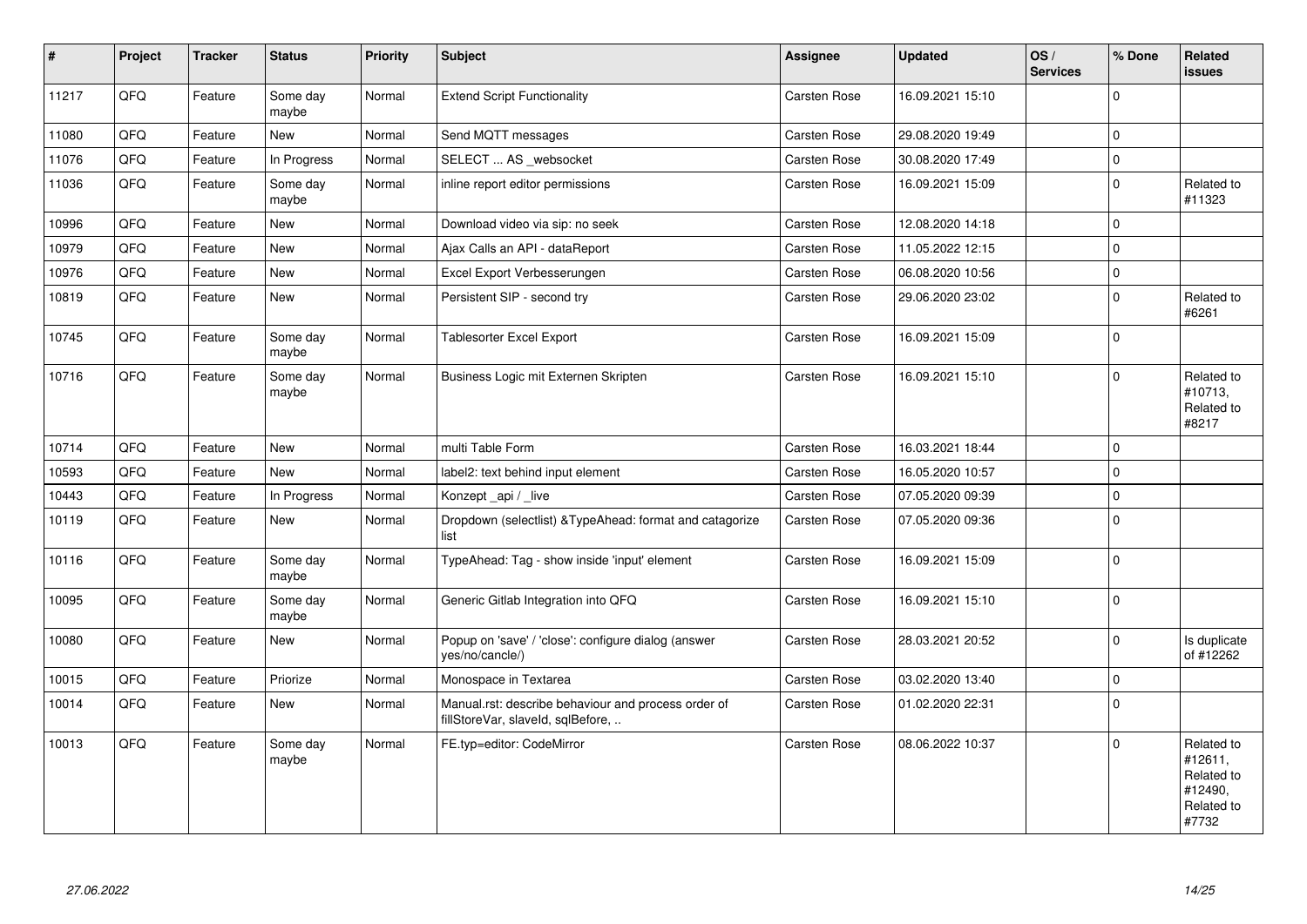| $\sharp$ | Project | <b>Tracker</b> | <b>Status</b>     | <b>Priority</b> | <b>Subject</b>                                                                                                                        | <b>Assignee</b>     | <b>Updated</b>   | OS/<br><b>Services</b> | % Done      | Related<br>issues                                                      |
|----------|---------|----------------|-------------------|-----------------|---------------------------------------------------------------------------------------------------------------------------------------|---------------------|------------------|------------------------|-------------|------------------------------------------------------------------------|
| 10012    | QFQ     | Feature        | Priorize          | Normal          | redirectAllMailTo: {{beEmail:T}}                                                                                                      | <b>Carsten Rose</b> | 08.05.2021 09:54 |                        | $\Omega$    | Related to<br>#12412,<br>Related to<br>#12413,<br>Related to<br>#10011 |
| 10011    | QFQ     | Feature        | Priorize          | Normal          | Offer new STORE_TYPO3 Variable 'beUser', 'beEmail'                                                                                    | <b>Carsten Rose</b> | 08.05.2021 09:51 |                        | $\Omega$    | Related to<br>#10012,<br>Related to<br>#12511                          |
| 10005    | QFQ     | Feature        | Priorize          | Normal          | Report / special column name:  AS _calendar                                                                                           | <b>Carsten Rose</b> | 03.06.2020 17:28 |                        | 0           |                                                                        |
| 9983     | QFQ     | Feature        | <b>New</b>        | Normal          | Report Notation: new keyword 'range'                                                                                                  | <b>Carsten Rose</b> | 01.02.2020 15:55 |                        | $\Omega$    |                                                                        |
| 9968     | QFQ     | Feature        | Priorize          | Normal          | Tooltip in Links for Developer                                                                                                        | <b>Carsten Rose</b> | 01.02.2020 23:17 |                        | 0           |                                                                        |
| 9928     | QFQ     | Feature        | Priorize          | Normal          | SpecialColumnName: a) Deprecated: ' AS "_+tag " ', b)<br>New: ' AS "_ <tag1><tag2>"'</tag2></tag1>                                    | Carsten Rose        | 01.02.2020 23:17 |                        | $\Omega$    | Related to<br>#9929                                                    |
| 9927     | QFQ     | Feature        | <b>New</b>        | Normal          | QFQ Update: a) Update nur machen wenn BE User<br>eingeloggt ist., b) Bei Fehler genaue Meldung welcher<br>Updateschritt Probleme hat. | <b>Carsten Rose</b> | 22.01.2020 12:59 |                        | $\Omega$    |                                                                        |
| 9900     | QFQ     | Feature        | Priorize          | Normal          | Generic API Call: tt-content record >> JSON                                                                                           | <b>Carsten Rose</b> | 01.02.2020 10:13 |                        | $\mathbf 0$ |                                                                        |
| 9811     | QFQ     | Feature        | New               | Normal          | Report: tag every n'th row                                                                                                            | Carsten Rose        | 01.02.2020 23:22 |                        | $\mathbf 0$ |                                                                        |
| 9781     | QFQ     | Feature        | <b>New</b>        | Normal          | Button: CSS class to make buttons smaller                                                                                             | <b>Carsten Rose</b> | 01.02.2020 23:22 |                        | 0           |                                                                        |
| 9777     | QFQ     | Feature        | New               | Normal          | Logging QFQ Variables                                                                                                                 | Carsten Rose        | 16.12.2019 17:17 |                        | 0           |                                                                        |
| 9707     | QFQ     | Feature        | <b>New</b>        | Normal          | SIP security: encode pageld and check pageld on decode                                                                                | <b>Carsten Rose</b> | 01.02.2020 23:22 |                        | $\mathbf 0$ |                                                                        |
| 9706     | QFQ     | Feature        | New               | Normal          | Multi File Upload (hidden template group)                                                                                             | <b>Carsten Rose</b> | 01.02.2020 23:22 |                        | $\Omega$    | Related to<br>#7521,<br>Related to<br>#5562.<br>Related to<br>#13330   |
| 9704     | QFQ     | Feature        | Some day<br>maybe | Normal          | Thumbnails Generieren beim Splitten von PDF Files                                                                                     | <b>Carsten Rose</b> | 11.12.2019 16:01 |                        | $\Omega$    |                                                                        |
| 9668     | QFQ     | Feature        | Priorize          | Normal          | Form.mode: rename 'hidden' to 'hide'                                                                                                  | Carsten Rose        | 05.05.2021 22:14 |                        | $\Omega$    | Related to<br>#6437                                                    |
| 9602     | QFQ     | Feature        | New               | Normal          | Form definition as JSON                                                                                                               | Carsten Rose        | 01.02.2020 23:21 |                        | $\pmb{0}$   | Related to<br>#9600                                                    |
| 9579     | QFQ     | Feature        | Some day<br>maybe | Normal          | Multiform with Process Row                                                                                                            | Carsten Rose        | 11.12.2019 16:01 |                        | $\Omega$    |                                                                        |
| 9537     | QFQ     | Feature        | New               | Normal          | FormEditor: Edit fieldset in FrontEnd                                                                                                 | Carsten Rose        | 01.02.2020 23:22 |                        | 0           |                                                                        |
| 9394     | QFQ     | Feature        | Priorize          | Normal          | REST: allow for non numerical ids in get requests                                                                                     | Carsten Rose        | 05.05.2021 22:10 |                        | $\mathbf 0$ |                                                                        |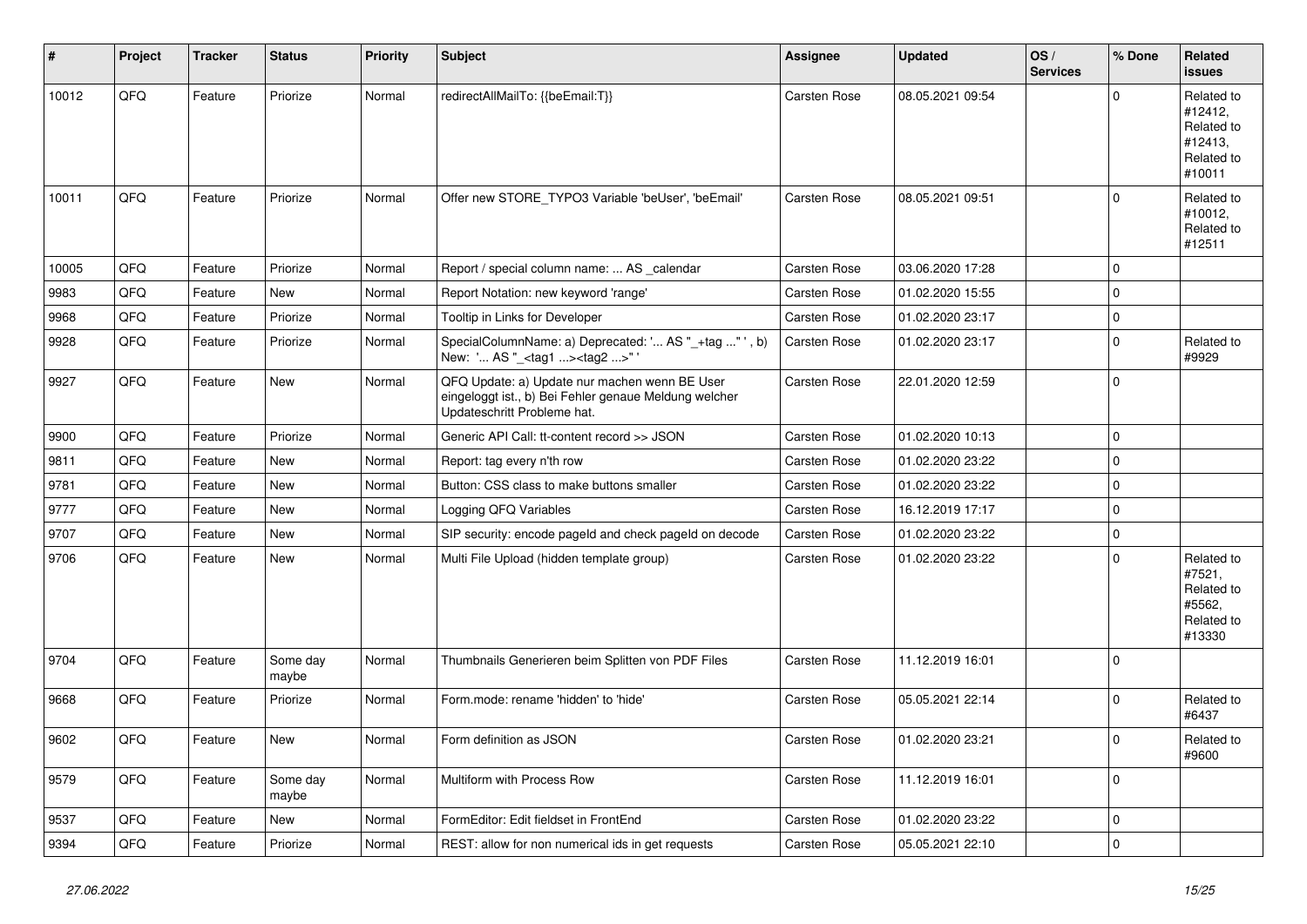| ∦    | Project        | <b>Tracker</b> | <b>Status</b>     | <b>Priority</b> | <b>Subject</b>                                                                                           | <b>Assignee</b>     | <b>Updated</b>   | OS/<br><b>Services</b> | % Done      | Related<br><b>issues</b> |
|------|----------------|----------------|-------------------|-----------------|----------------------------------------------------------------------------------------------------------|---------------------|------------------|------------------------|-------------|--------------------------|
| 9352 | QFQ            | Feature        | New               | Normal          | FE 'Native' fire slaveld, sqlAfter, sqlIns                                                               | Carsten Rose        | 01.02.2020 23:22 |                        | $\Omega$    |                          |
| 9348 | QFQ            | Feature        | New               | Normal          | defaultThumbnailSize: pre render thumbnails                                                              | Carsten Rose        | 12.06.2021 09:05 |                        | $\mathbf 0$ |                          |
| 9346 | QFQ            | Feature        | Priorize          | Normal          | beforeSave: check if an upload is given                                                                  | Carsten Rose        | 11.06.2021 21:18 |                        | $\mathbf 0$ |                          |
| 9221 | QFQ            | Feature        | New               | Normal          | typeAhead: Zeichenlimite ausschalten                                                                     | <b>Carsten Rose</b> | 08.05.2021 17:06 |                        | $\mathbf 0$ |                          |
| 9208 | QFQ            | Feature        | New               | Normal          | Manage 'recent' records                                                                                  | Carsten Rose        | 01.02.2020 23:22 |                        | $\Omega$    |                          |
| 9136 | QFQ            | Feature        | New               | Normal          | Create ZIP files with dynamic PDFs                                                                       | Carsten Rose        | 01.02.2020 23:22 |                        | $\Omega$    |                          |
| 9129 | QFQ            | Feature        | New               | Normal          | sqlValidate: Message as notification, not as error                                                       | Carsten Rose        | 01.02.2020 23:22 |                        | $\mathbf 0$ | Related to<br>#9128      |
| 9128 | QFQ            | Feature        | New               | Normal          | Error Message: not replaced variables- a) replace back to<br>'{{', b) underline                          | <b>Carsten Rose</b> | 01.02.2020 23:22 |                        | $\mathbf 0$ | Related to<br>#9129      |
| 8975 | QFQ            | Feature        | New               | Normal          | Report Notation: 2.0                                                                                     | Carsten Rose        | 01.02.2020 23:22 |                        | $\mathbf 0$ | Related to<br>#8963      |
| 8963 | QFQ            | Feature        | Priorize          | Normal          | Setting values in a store: flexible way                                                                  | <b>Carsten Rose</b> | 05.05.2021 22:10 |                        | $\mathbf 0$ | Related to<br>#8975      |
| 8962 | QFQ            | Feature        | New               | High            | allow for form fields with identical names                                                               | Carsten Rose        | 03.05.2021 21:14 |                        | $\mathbf 0$ |                          |
| 8894 | QFQ            | Feature        | Some day<br>maybe | Normal          | Documentation Tags Usable in QFQ Application                                                             | Carsten Rose        | 11.12.2019 16:01 |                        | $\Omega$    |                          |
| 8892 | QFQ            | Feature        | Some day<br>maybe | Normal          | Display and Edit SQL Comments in Form Editor                                                             | Carsten Rose        | 11.12.2019 16:01 |                        | $\mathbf 0$ |                          |
| 8806 | QFQ            | Feature        | New               | Normal          | SQL Function nl2br                                                                                       | Carsten Rose        | 01.02.2020 23:22 |                        | $\mathbf 0$ |                          |
| 8719 | QFQ            | Feature        | New               | Normal          | extraButtonLock: add support for 0/1                                                                     | Carsten Rose        | 01.02.2020 23:22 |                        | $\pmb{0}$   |                          |
| 8702 | QFQ            | Feature        | New               | Normal          | Load Record which is locked: missing user info                                                           | Carsten Rose        | 11.12.2019 16:16 |                        | $\Omega$    | Related to<br>#9789      |
| 8586 | QFQ            | Feature        | Some day<br>maybe | Normal          | QFQ: Enhance Error message for 'record not found'                                                        | Carsten Rose        | 16.09.2021 15:10 |                        | $\mathbf 0$ |                          |
| 8585 | QFQ            | Feature        | Priorize          | Normal          | Enhance Error message for 'unknown form'                                                                 | Carsten Rose        | 01.02.2020 10:13 |                        | 0           |                          |
| 8584 | QFQ            | Feature        | Priorize          | Normal          | FE 'Action' - never assign to Container (except Template<br>Group)                                       | <b>Carsten Rose</b> | 01.02.2020 10:13 |                        | $\mathbf 0$ |                          |
| 8520 | QFQ            | Feature        | Some day<br>maybe | Normal          | Bring QFQ to Composer                                                                                    | Carsten Rose        | 16.09.2021 15:10 |                        | $\mathbf 0$ |                          |
| 8336 | $\mathsf{QFQ}$ | Feature        | New               | Normal          | Form > modified > Close New: a) Optional disable popup, b)  <br>custom text, c) mode on save: close stay | Carsten Rose        | 01.02.2020 23:22 |                        | $\mathsf 0$ | Related to<br>#8335      |
| 8277 | QFQ            | Feature        | Priorize          | Normal          | fe.parameter.default=                                                                                    | Carsten Rose        | 01.02.2020 23:17 |                        | $\pmb{0}$   | Related to<br>#8113      |
| 8217 | QFQ            | Feature        | New               | Normal          | if-elseif-else construct                                                                                 | Carsten Rose        | 16.03.2021 18:41 |                        | $\pmb{0}$   | Related to<br>#10716     |
| 8204 | QFQ            | Feature        | Priorize          | High            | Position 'required mark'                                                                                 | Carsten Rose        | 16.06.2021 13:44 |                        | $\pmb{0}$   |                          |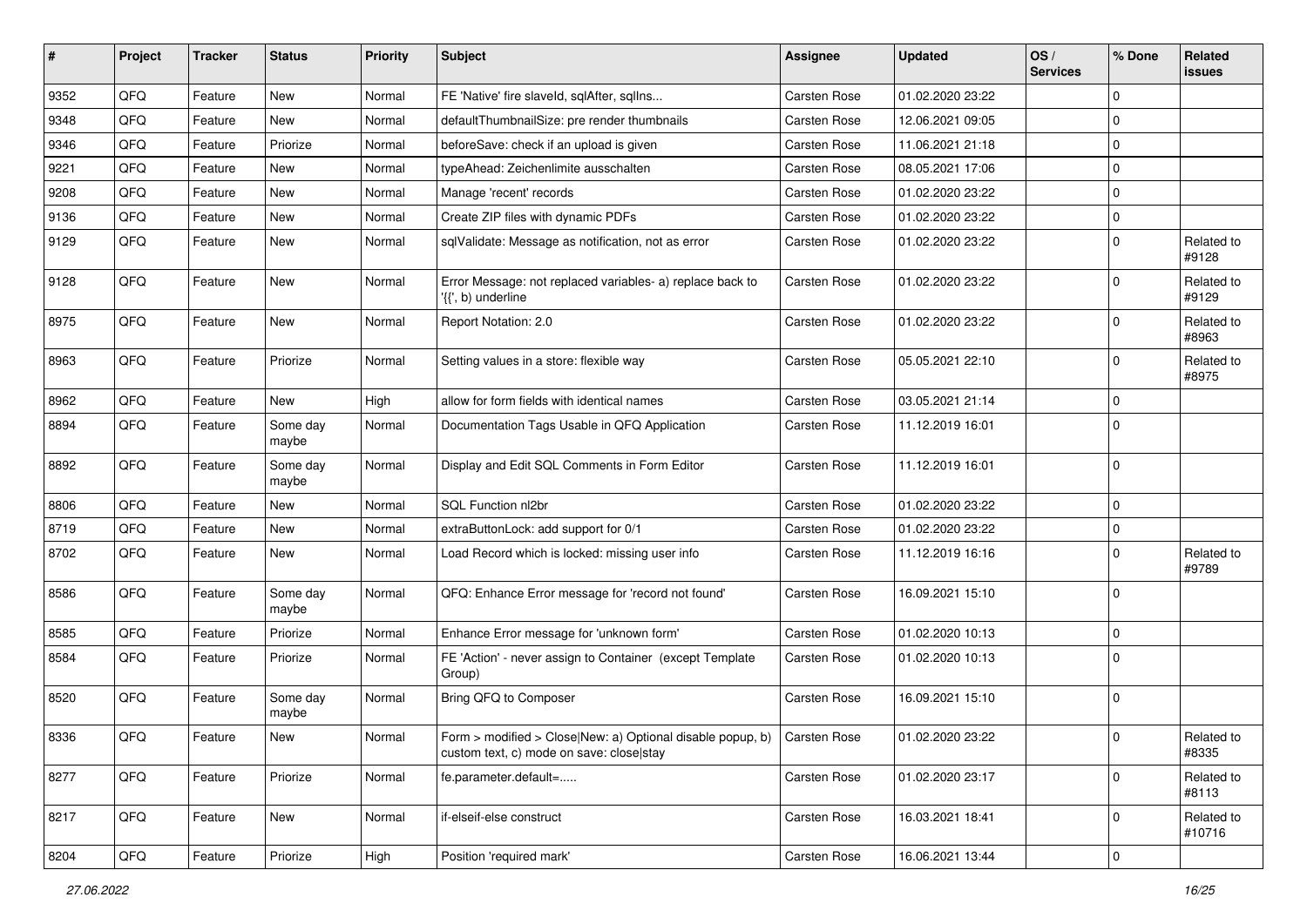| #    | Project | <b>Tracker</b> | <b>Status</b>     | <b>Priority</b> | <b>Subject</b>                                                             | <b>Assignee</b>     | <b>Updated</b>   | OS/<br><b>Services</b> | % Done      | Related<br><b>issues</b>                        |
|------|---------|----------------|-------------------|-----------------|----------------------------------------------------------------------------|---------------------|------------------|------------------------|-------------|-------------------------------------------------|
| 8187 | QFQ     | Feature        | <b>New</b>        | Normal          | Subrecord: enable/hide new button - make new/edit/delete<br>customizeable. | <b>Carsten Rose</b> | 06.03.2021 18:44 |                        | $\Omega$    | Related to<br>#11326                            |
| 8101 | QFQ     | Feature        | Some day<br>maybe | Normal          | Password hash: support further hashing methods                             | Carsten Rose        | 16.09.2021 15:10 |                        | $\mathbf 0$ |                                                 |
| 8089 | QFQ     | Feature        | New               | Normal          | Copy/Paste for FormElements                                                | Carsten Rose        | 01.02.2020 23:22 |                        | $\mathbf 0$ |                                                 |
| 8082 | QFQ     | Feature        | Priorize          | High            | Contact form without saving record                                         | Carsten Rose        | 07.12.2021 15:20 |                        | $\Omega$    | Related to<br>#8587,<br><b>Blocks</b><br>#11850 |
| 8044 | QFQ     | Feature        | Priorize          | Normal          | Transaction: a) Form, b) Report                                            | Carsten Rose        | 05.05.2021 22:14 |                        | $\Omega$    | Related to<br>#8043                             |
| 8034 | QFQ     | Feature        | Priorize          | Normal          | FormElement 'data': 22.22.2222 should not be accepted                      | Carsten Rose        | 01.02.2020 10:13 |                        | $\Omega$    |                                                 |
| 7924 | QFQ     | Feature        | New               | Normal          | Radio/Checkbox with Tooltip                                                | <b>Carsten Rose</b> | 01.02.2020 23:22 |                        | $\Omega$    |                                                 |
| 7920 | QFQ     | Feature        | <b>New</b>        | Normal          | FE: Syntax Highlight, Zeinlenumbruch                                       | Carsten Rose        | 01.02.2020 10:03 |                        | $\mathbf 0$ |                                                 |
| 7850 | QFQ     | Feature        | <b>New</b>        | High            | Upload records: non 'pathFileName' column                                  | Carsten Rose        | 03.05.2021 21:14 |                        | $\mathbf 0$ |                                                 |
| 7812 | QFQ     | Feature        | <b>New</b>        | Normal          | FE 'Subrecord' - new option 'subrecordShowFilter',<br>'subrecordPaging'    | Carsten Rose        | 01.02.2020 23:22 |                        | $\mathbf 0$ |                                                 |
| 7683 | QFQ     | Feature        | <b>New</b>        | Normal          | Special column names in '{{ SELECT  AS _link }}' should<br>be detected     | Carsten Rose        | 01.02.2020 23:21 |                        | $\mathbf 0$ |                                                 |
| 7681 | QFQ     | Feature        | <b>New</b>        | Normal          | Optional switch off 'check for modified record'                            | Carsten Rose        | 01.02.2020 23:21 |                        | $\mathbf 0$ |                                                 |
| 7660 | QFQ     | Feature        | <b>New</b>        | Normal          | IMAP: import mails to DB, move / delete mails                              | Carsten Rose        | 01.02.2020 09:52 |                        | $\Omega$    |                                                 |
| 7630 | QFQ     | Feature        | Priorize          | Normal          | detailed error message for simple upload                                   | <b>Carsten Rose</b> | 01.02.2020 10:13 |                        | $\mathbf 0$ |                                                 |
| 7522 | QFQ     | Feature        | Priorize          | Normal          | Inserting default index.html to folder (Avoid Apache<br>Indexing)          | Carsten Rose        | 01.02.2020 10:13 |                        | $\Omega$    |                                                 |
| 7521 | QFQ     | Feature        | <b>New</b>        | Normal          | TemplateGroup: fe.type=upload                                              | Carsten Rose        | 01.02.2020 23:21 |                        | $\mathbf 0$ | Related to<br>#9706                             |
| 7520 | QFQ     | Feature        | <b>New</b>        | Normal          | QR Code:  AS _qr ( AS _link)                                               | <b>Carsten Rose</b> | 01.02.2020 23:22 |                        | $\Omega$    |                                                 |
| 7519 | QFQ     | Feature        | <b>New</b>        | Normal          | Select: Multi                                                              | Carsten Rose        | 01.02.2020 23:22 |                        | $\mathbf 0$ |                                                 |
| 7481 | QFQ     | Feature        | <b>New</b>        | Normal          | Detect 'BaseUrl' automatically                                             | Carsten Rose        | 01.02.2020 23:21 |                        | $\mathbf 0$ |                                                 |
| 7480 | QFQ     | Feature        | <b>New</b>        | Normal          | Record History (Undo / Redo)                                               | Carsten Rose        | 11.12.2019 16:16 |                        | $\mathbf 0$ | Related to<br>#2361                             |
| 7453 | QFQ     | Feature        | Some day<br>maybe | Normal          | import / export forms QFQ                                                  | Carsten Rose        | 16.09.2021 15:10 |                        | $\Omega$    |                                                 |
| 7452 | QFQ     | Feature        | Some day<br>maybe | Normal          | automate deployment new QFQ version                                        | Carsten Rose        | 16.09.2021 15:10 |                        | $\Omega$    |                                                 |
| 7342 | QFQ     | Feature        | <b>New</b>        | Normal          | add content $=$ hide this                                                  | Carsten Rose        | 01.02.2020 23:21 |                        | $\mathbf 0$ |                                                 |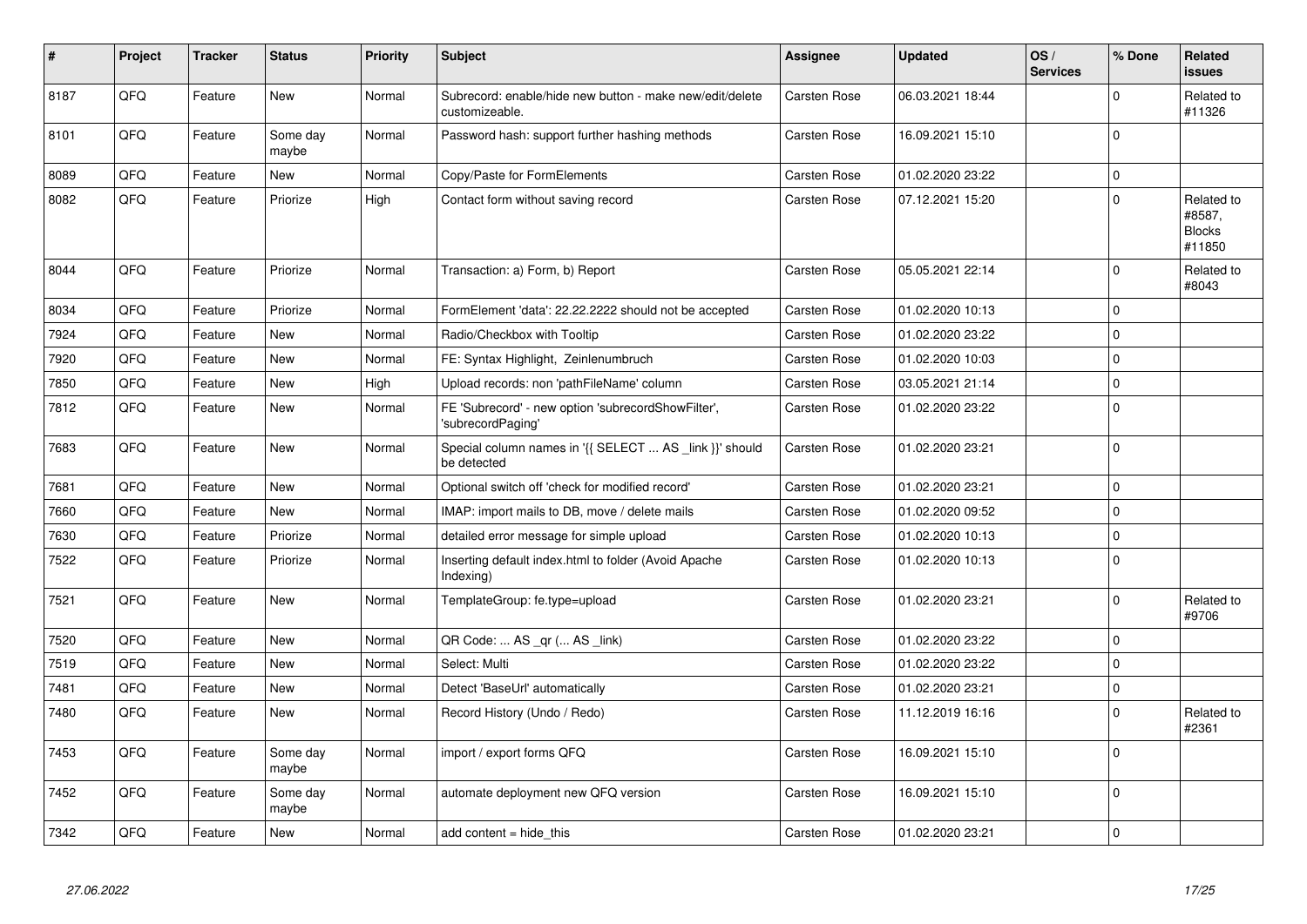| #    | Project | <b>Tracker</b> | <b>Status</b>     | <b>Priority</b> | <b>Subject</b>                                                                                                             | <b>Assignee</b>     | <b>Updated</b>   | OS/<br><b>Services</b> | % Done      | Related<br>issues                           |
|------|---------|----------------|-------------------|-----------------|----------------------------------------------------------------------------------------------------------------------------|---------------------|------------------|------------------------|-------------|---------------------------------------------|
| 7336 | QFQ     | Feature        | Some day<br>maybe | Normal          | PDF Upload: disallow PDFs with specific Meta information                                                                   | <b>Carsten Rose</b> | 11.12.2019 16:01 |                        | $\Omega$    |                                             |
| 7290 | QFQ     | Feature        | Priorize          | Normal          | FormEditor: title as textarea if LEN(title)>60                                                                             | <b>Carsten Rose</b> | 01.02.2020 10:13 |                        | 0           | Blocked by<br>#7682                         |
| 7280 | QFQ     | Feature        | New               | Normal          | recently used table                                                                                                        | <b>Carsten Rose</b> | 01.02.2020 23:21 |                        | 0           |                                             |
| 7239 | QFQ     | Feature        | <b>New</b>        | Normal          | TinyMCE: html tag whitelist                                                                                                | Carsten Rose        | 01.02.2020 23:21 |                        | $\mathbf 0$ | Related to<br>#14320                        |
| 7217 | QFQ     | Feature        | Priorize          | Normal          | Download: notice User if `_sip=?` is missing                                                                               | <b>Carsten Rose</b> | 01.02.2020 10:13 |                        | $\Omega$    |                                             |
| 7175 | QFQ     | Feature        | <b>New</b>        | Normal          | Upload: md5 hash as filename                                                                                               | <b>Carsten Rose</b> | 01.02.2020 23:21 |                        | $\mathbf 0$ |                                             |
| 7119 | QFQ     | Feature        | New               | Normal          | Upload: scaleDownWidth, scaleDownHeight                                                                                    | Carsten Rose        | 01.02.2020 23:21 |                        | $\mathbf 0$ |                                             |
| 7109 | QFQ     | Feature        | <b>New</b>        | Normal          | Dynamic Updates: row/element hide                                                                                          | Carsten Rose        | 01.02.2020 23:22 |                        | $\mathbf 0$ | Has<br>duplicate<br>#4081                   |
| 7107 | QFQ     | Feature        | Some day<br>maybe | Normal          | Showcase Registration Tool: Anmeldung / Administration :<br>Liste Anmeldungen / Emaileinaldung                             | Carsten Rose        | 11.12.2019 16:01 |                        | $\Omega$    |                                             |
| 7102 | QFQ     | Feature        | New               | Normal          | Comment sign in report: '#' and '--'                                                                                       | <b>Carsten Rose</b> | 01.02.2020 23:21 |                        | $\mathbf 0$ |                                             |
| 7099 | QFQ     | Feature        | <b>New</b>        | Normal          | Redesign FormEditor                                                                                                        | <b>Carsten Rose</b> | 01.02.2020 23:21 |                        | $\mathbf 0$ |                                             |
| 6998 | QFQ     | Feature        | Priorize          | Normal          | Form: with debug=on show column information as tooltip of<br>column label                                                  | Carsten Rose        | 01.02.2020 10:13 |                        | 0           |                                             |
| 6855 | QFQ     | Feature        | <b>New</b>        | Normal          | With {{feUser:U}}!={{feUser:T}}: Save / Delete: only possible<br>with {{feUserSave:U}}='yes' and '{{feUserDelete:U}}='yes' | <b>Carsten Rose</b> | 01.02.2020 23:21 |                        | $\mathbf 0$ |                                             |
| 6765 | QFQ     | Feature        | <b>New</b>        | Normal          | Moeglichkeit via QFQ eigene Logs zu schreiben                                                                              | <b>Carsten Rose</b> | 01.02.2020 23:21 |                        | $\mathbf 0$ |                                             |
| 6723 | QFQ     | Feature        | <b>New</b>        | Normal          | Report QFQ Installation and Version                                                                                        | <b>Carsten Rose</b> | 12.06.2021 09:07 |                        | $\mathbf 0$ |                                             |
| 6715 | QFQ     | Feature        | Some day<br>maybe | Normal          | Code-Refactoring: dbArray vereinheitlichen                                                                                 | Carsten Rose        | 11.12.2019 16:02 |                        | 0           |                                             |
| 6602 | QFQ     | Feature        | New               | Normal          | Formlet: in Report auf Mausklick ein mini-form oeffnen                                                                     | Carsten Rose        | 11.12.2019 16:16 |                        | $\mathbf 0$ |                                             |
| 6594 | QFQ     | Feature        | New               | Normal          | Excel: on download, check if there is a valid sip                                                                          | Carsten Rose        | 01.02.2020 23:21 |                        | $\Omega$    |                                             |
| 6437 | QFQ     | Feature        | <b>New</b>        | Normal          | Neuer Mode Button bei FormElementen                                                                                        | Carsten Rose        | 01.02.2020 23:21 |                        | $\Omega$    | Related to<br>#9668.<br>Blocked by<br>#9678 |
| 6292 | QFQ     | Feature        | New               | Normal          | Download: File speichern mit Hash aber original Filename in   Carsten Rose<br>der Datenbank vermerken fuer Downloads       |                     | 01.02.2020 23:21 |                        | 0           |                                             |
| 6289 | QFQ     | Feature        | New               | Normal          | Form: Log                                                                                                                  | Carsten Rose        | 01.02.2020 23:21 |                        | $\mathbf 0$ |                                             |
| 6261 | QFQ     | Feature        | New               | Normal          | Persistent SIP                                                                                                             | Carsten Rose        | 12.06.2021 09:07 |                        | 0           | Related to<br>#10819                        |
| 6250 | QFG     | Feature        | In Progress       | Normal          | Enhance layout: a) Subrecord, b) Subrecord-Title                                                                           | Carsten Rose        | 01.02.2020 23:22 |                        | 0           | Related to<br>#5391                         |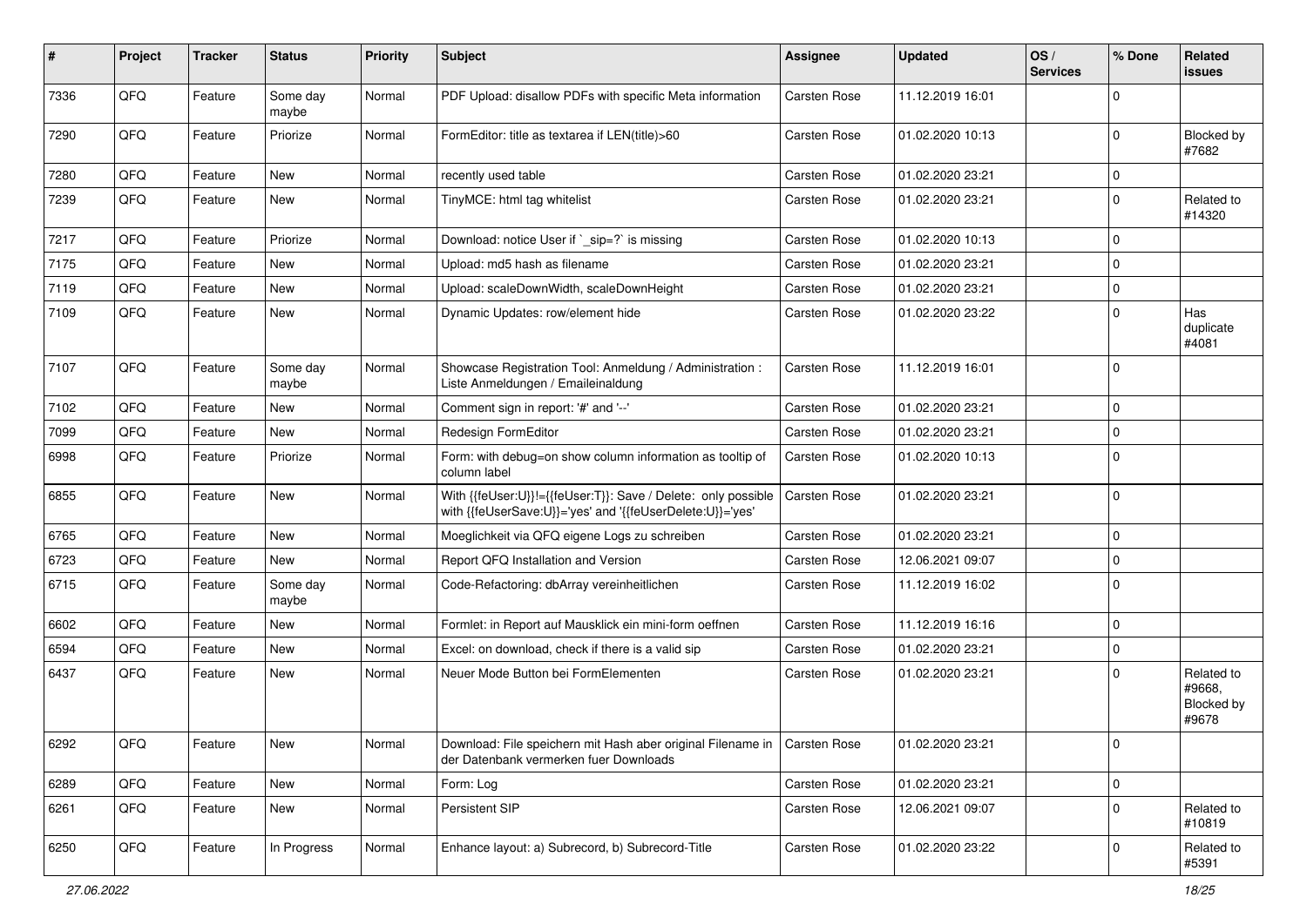| ∦    | Project | <b>Tracker</b> | <b>Status</b>     | <b>Priority</b> | <b>Subject</b>                                                                                     | <b>Assignee</b>     | <b>Updated</b>   | OS/<br><b>Services</b> | % Done      | Related<br><b>issues</b>                    |
|------|---------|----------------|-------------------|-----------------|----------------------------------------------------------------------------------------------------|---------------------|------------------|------------------------|-------------|---------------------------------------------|
| 5983 | QFQ     | Feature        | Some day<br>maybe | Normal          | Form Submit (save & update): normalize date/-time FE                                               | Carsten Rose        | 01.02.2020 23:19 |                        | $\Omega$    |                                             |
| 5942 | QFQ     | Feature        | Priorize          | Normal          | 'L' and 'type': append to links, generate via '_link' by using<br>u. .                             | Carsten Rose        | 01.02.2020 10:13 |                        | $\mathbf 0$ |                                             |
| 5894 | QFQ     | Feature        | Feedback          | Normal          | Typeahead in Report: show/hide rows dynamically                                                    | <b>Carsten Rose</b> | 18.02.2022 08:50 |                        | $\Omega$    | Related to<br>#5893,<br>Related to<br>#5885 |
| 5852 | QFQ     | Feature        | Some day<br>maybe | Normal          | Logging: mail.log / sql.log - im FE anzeigen und via AJAX<br>aktualisieren                         | <b>Carsten Rose</b> | 01.02.2020 23:19 |                        | $\Omega$    | Related to<br>#5885                         |
| 5782 | QFQ     | Feature        | <b>New</b>        | Normal          | NextCloud API                                                                                      | Carsten Rose        | 01.02.2020 10:02 |                        | $\mathbf 0$ |                                             |
| 5715 | QFQ     | Feature        | <b>New</b>        | High            | PDF Caching                                                                                        | Carsten Rose        | 03.05.2021 21:14 |                        | $\Omega$    | Related to<br>#5851,<br>Related to<br>#6357 |
| 5695 | QFQ     | Feature        | In Progress       | Normal          | Multiform                                                                                          | Carsten Rose        | 02.01.2021 18:38 |                        | $\mathbf 0$ |                                             |
| 5665 | QFQ     | Feature        | Some day<br>maybe | Normal          | Versuch das '{{!' nicht mehr noetig ist.                                                           | Carsten Rose        | 01.02.2020 23:20 |                        | $\Omega$    | Related to<br>#7432,<br>Related to<br>#7434 |
| 5579 | QFQ     | Feature        | Some day<br>maybe | Normal          | Enhance Doc / Presentation: variable type 'link column type'                                       | Carsten Rose        | 01.02.2020 23:19 |                        | $\Omega$    |                                             |
| 5548 | QFQ     | Feature        | Some day<br>maybe | Normal          | 801 Textfiles/Scriptfiles als Thumbnail                                                            | Carsten Rose        | 07.03.2022 16:26 |                        | $\mathbf 0$ |                                             |
| 5480 | QFQ     | Feature        | Some day<br>maybe | Normal          | QFQ: Dokumentation mit Screenshots versehen                                                        | Carsten Rose        | 01.02.2020 23:20 |                        | $\mathbf 0$ | Related to<br>#9879                         |
| 5428 | QFQ     | Feature        | Some day<br>maybe | Normal          | secure thumbnail: late render on access.                                                           | <b>Carsten Rose</b> | 01.02.2020 23:20 |                        | $\Omega$    |                                             |
| 5345 | QFQ     | Feature        | New               | Normal          | Report: UPDATE / INSERT / DELETE statements should<br>trigger subqueries, depending on the result. | Carsten Rose        | 27.05.2020 16:11 |                        | $\Omega$    |                                             |
| 5132 | QFQ     | Feature        | Some day<br>maybe | Normal          | Error Message sendmail missing attachment: more details                                            | Carsten Rose        | 01.02.2020 23:19 |                        | $\Omega$    |                                             |
| 5131 | QFQ     | Feature        | <b>New</b>        | Normal          | Activate Spin Gear ('wait/busy' indicator) via LINK attribute                                      | <b>Carsten Rose</b> | 01.02.2020 23:21 |                        | $\mathbf 0$ |                                             |
| 4956 | QFQ     | Feature        | Some day<br>maybe | Normal          | Sendmail: Benutzerdefinierte Headers                                                               | Carsten Rose        | 11.12.2019 16:02 |                        | $\Omega$    |                                             |
| 4872 | QFQ     | Feature        | Some day<br>maybe | Normal          | Fields of Typo3 page available in STORE TYPO3                                                      | Carsten Rose        | 01.02.2020 23:19 |                        | $\mathbf 0$ |                                             |
| 4869 | QFQ     | Feature        | Some day<br>maybe | Normal          | Dynamic Update (show, hide, readonly?, required?) for<br><b>Template Group Elements</b>            | Carsten Rose        | 01.02.2020 23:19 |                        | $\Omega$    | Related to<br>#4865                         |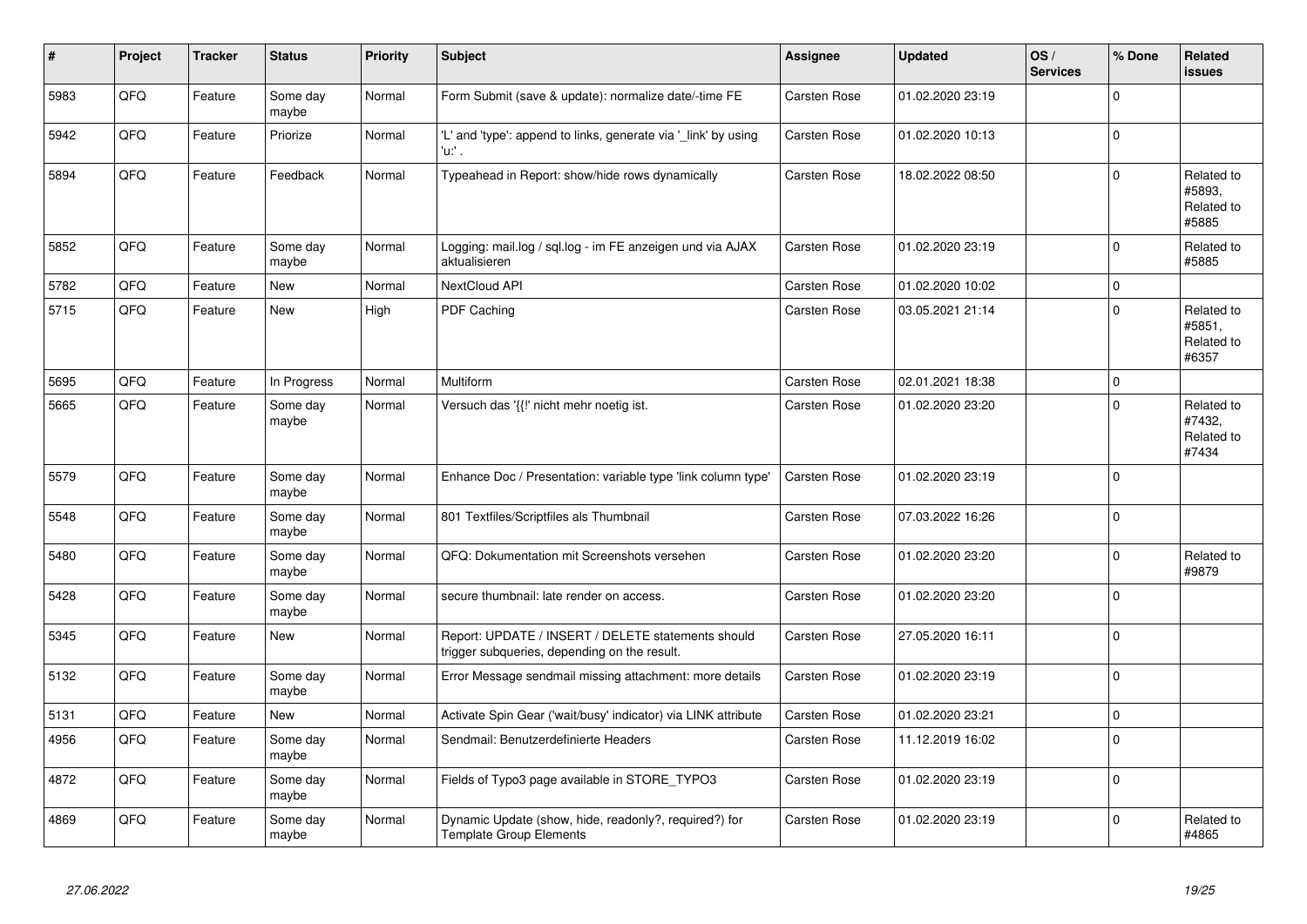| #    | Project | <b>Tracker</b> | <b>Status</b>     | <b>Priority</b> | <b>Subject</b>                                                                                                          | Assignee            | <b>Updated</b>   | OS/<br><b>Services</b> | % Done      | <b>Related</b><br><b>issues</b>             |
|------|---------|----------------|-------------------|-----------------|-------------------------------------------------------------------------------------------------------------------------|---------------------|------------------|------------------------|-------------|---------------------------------------------|
| 4839 | QFQ     | Feature        | Some day<br>maybe | Normal          | qfq-handle in <head> Abschnitt</head>                                                                                   | Carsten Rose        | 11.12.2019 16:02 |                        | $\Omega$    |                                             |
| 4757 | QFQ     | Feature        | Some day<br>maybe | Normal          | Test subrecord: download links ok? Links ok?                                                                            | Carsten Rose        | 01.02.2020 23:20 |                        | $\mathbf 0$ |                                             |
| 4652 | QFQ     | Feature        | Some day<br>maybe | Normal          | UZH CD: Weiterleitung auf benutzerdefinierte 403/404 Seite                                                              | <b>Carsten Rose</b> | 01.02.2020 23:20 |                        | $\mathbf 0$ |                                             |
| 4650 | QFQ     | Feature        | Some day<br>maybe | Normal          | Convert html to doc/rtf                                                                                                 | Carsten Rose        | 01.02.2020 23:20 |                        | $\Omega$    | Related to<br>#10704                        |
| 4606 | QFQ     | Feature        | Some day<br>maybe | Normal          | link: qualifier to render bootstrap button                                                                              | <b>Carsten Rose</b> | 01.02.2020 23:19 |                        | $\mathbf 0$ |                                             |
| 4413 | QFQ     | Feature        | <b>New</b>        | Normal          | fieldset: show/hidden, modeSql, dynamicUpdate                                                                           | <b>Carsten Rose</b> | 09.02.2022 15:19 |                        | $\mathbf 0$ |                                             |
| 4365 | QFQ     | Feature        | Some day<br>maybe | Normal          | Multi Language: new way of config                                                                                       | <b>Carsten Rose</b> | 01.02.2020 23:20 |                        | $\mathbf 0$ |                                             |
| 4349 | QFQ     | Feature        | Some day<br>maybe | Normal          | link download: downloaded external URL to<br>deliver/concatenate - check mimetipe and handle it correctly               | <b>Carsten Rose</b> | 11.12.2019 16:02 |                        | $\mathbf 0$ |                                             |
| 4343 | QFQ     | Feature        | Some day<br>maybe | Normal          | Link: Classifier to add 'attributes'                                                                                    | <b>Carsten Rose</b> | 01.02.2020 23:20 |                        | $\mathbf 0$ | Related to<br>#14077                        |
| 4330 | QFQ     | Feature        | Some day<br>maybe | Normal          | Error Message: report missing {{ / }} in sqlUpdate, sqlInsert,<br>sglDelete, sglAfter, sglBefore in FE action elements. | Carsten Rose        | 01.02.2020 23:20 |                        | $\mathbf 0$ |                                             |
| 4259 | QFQ     | Feature        | Some day<br>maybe | Normal          | Instant trigger a cron job                                                                                              | <b>Carsten Rose</b> | 11.12.2019 16:03 |                        | $\Omega$    |                                             |
| 4258 | QFQ     | Feature        | Some day<br>maybe | High            | <b>System Defaults: Forms</b>                                                                                           | Carsten Rose        | 03.05.2021 21:14 |                        | $\mathbf 0$ |                                             |
| 4250 | QFQ     | Feature        | <b>New</b>        | Normal          | AutoCron in QFQ via PHP                                                                                                 | <b>Carsten Rose</b> | 01.02.2020 23:21 |                        | $\mathbf 0$ | Related to<br>#3292,<br>Related to<br>#3291 |
| 4197 | QFQ     | Feature        | Some day<br>maybe | Normal          | Unit Test fuer JSON Stream von QuickFormQuery.php ><br>doForm()                                                         | <b>Carsten Rose</b> | 11.12.2019 16:03 |                        | $\Omega$    |                                             |
| 4082 | QFQ     | Feature        | New               | Normal          | Dynamic Update: modeSql - useful default                                                                                | Carsten Rose        | 01.02.2020 23:22 |                        | $\mathbf 0$ |                                             |
| 4050 | QFQ     | Feature        | <b>New</b>        | Normal          | sql.log: 1) FormElement ID which causes a specific action,<br>2) Result in the same row.                                | <b>Carsten Rose</b> | 15.04.2020 11:35 |                        | $\Omega$    | Related to<br>#5458                         |
| 4026 | QFQ     | Feature        | Some day<br>maybe | Normal          | sqlLog.sql: log number of FE.id                                                                                         | <b>Carsten Rose</b> | 11.12.2019 16:03 |                        | $\mathbf 0$ | Related to<br>#5458                         |
| 4023 | QFQ     | Feature        | <b>New</b>        | Normal          | prepared statements - FE action: salveld, sqllnsert,<br>sqlUpdate, sqlDelete, sqlBefore, sqlAfter                       | Carsten Rose        | 11.12.2019 16:15 |                        | $\Omega$    |                                             |
| 4018 | QFQ     | Feature        | Some day<br>maybe | Normal          | typeahead: solve problem with potential long query<br>parameter                                                         | Carsten Rose        | 11.12.2019 16:03 |                        | $\Omega$    |                                             |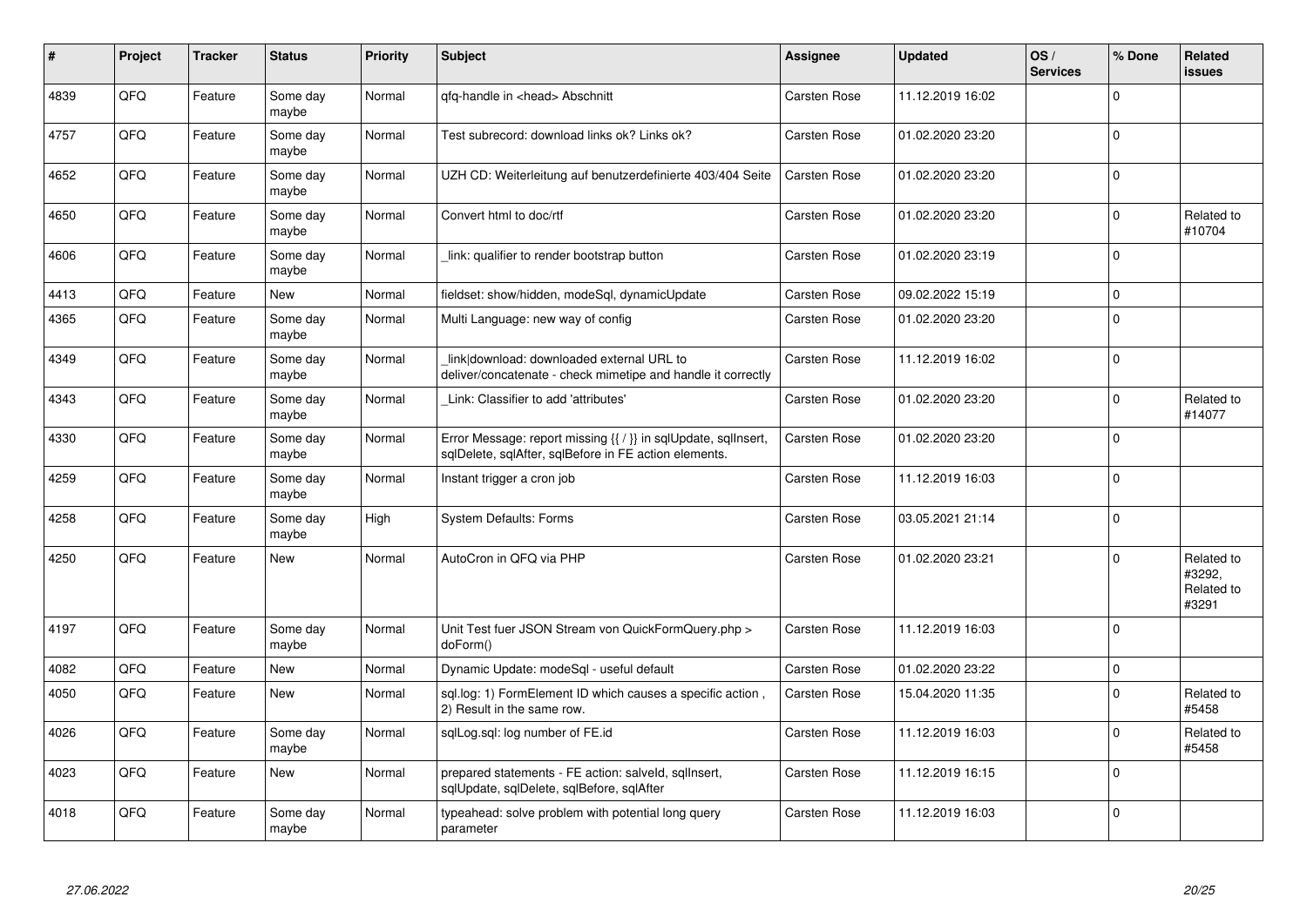| $\pmb{\#}$ | Project | <b>Tracker</b> | <b>Status</b>     | <b>Priority</b> | <b>Subject</b>                                                                                                                               | Assignee            | <b>Updated</b>   | OS/<br><b>Services</b> | % Done      | Related<br><b>issues</b>                    |
|------------|---------|----------------|-------------------|-----------------|----------------------------------------------------------------------------------------------------------------------------------------------|---------------------|------------------|------------------------|-------------|---------------------------------------------|
| 3991       | QFQ     | Feature        | Some day<br>maybe | Normal          | report: Columnname '_skipWrap' skips 'fbeg', 'fend'                                                                                          | Carsten Rose        | 11.12.2019 16:03 |                        | $\Omega$    |                                             |
| 3990       | QFQ     | Feature        | Some day<br>maybe | High            | custom class definition: add space automatically                                                                                             | Carsten Rose        | 03.05.2021 21:14 |                        | $\mathbf 0$ |                                             |
| 3967       | QFQ     | Feature        | Some day<br>maybe | High            | Report: Checkbox, Radio, Dropdown, Input welches ohne<br>Submit funktioniert - 'Inline-Form'                                                 | Carsten Rose        | 03.05.2021 21:14 |                        | $\Omega$    |                                             |
| 3947       | QFQ     | Feature        | Some day<br>maybe | Normal          | Attack detectect: logout current user                                                                                                        | Carsten Rose        | 11.12.2019 16:03 |                        | $\mathbf 0$ | Related to<br>#5458,<br>Related to<br>#6299 |
| 3942       | QFQ     | Feature        | Some day<br>maybe | Normal          | Action Elemente: neu generierte IDs via FE weitergeben                                                                                       | Carsten Rose        | 11.12.2019 16:03 |                        | $\Omega$    | Related to<br>#3941                         |
| 3941       | QFQ     | Feature        | Some day<br>maybe | Normal          | sqlAfter: es sollten mehrere moeglich sein                                                                                                   | Carsten Rose        | 11.12.2019 16:03 |                        | $\mathbf 0$ | Related to<br>#3942                         |
| 3905       | QFQ     | Feature        | Some day<br>maybe | Normal          | Documentation: Best Practice anhand eines Online<br>Bewerbungstools                                                                          | Carsten Rose        | 11.12.2019 16:03 |                        | $\mathbf 0$ |                                             |
| 3900       | QFQ     | Feature        | Some day<br>maybe | Normal          | Extend documentation of 'Copy / Paste'                                                                                                       | <b>Carsten Rose</b> | 11.12.2019 16:03 |                        | $\mathbf 0$ | Related to<br>#3899                         |
| 3877       | QFQ     | Feature        | Some day<br>maybe | Normal          | FormEditor: die Felder die aktuell nicht gebraucht werden<br>nur auf readonly/disabled setzen (nicht ausblenden > das<br>irritiert.          | Carsten Rose        | 11.12.2019 16:03 |                        | $\mathbf 0$ |                                             |
| 3867       | QFQ     | Feature        | Priorize          | Normal          | Readonly Formular: Template Groups add/delete<br>ausbeldnen                                                                                  | Carsten Rose        | 05.05.2021 22:12 |                        | $\Omega$    |                                             |
| 3864       | QFQ     | Feature        | New               | Normal          | Encrypt / decrypt field                                                                                                                      | Carsten Rose        | 08.03.2021 18:08 |                        | $\pmb{0}$   |                                             |
| 3848       | QFQ     | Feature        | Some day<br>maybe | High            | Antivirus check fuer Upload files in qfq?                                                                                                    | Carsten Rose        | 03.05.2021 21:14 |                        | $\mathbf 0$ | Related to<br>#4131                         |
| 3727       | QFQ     | Feature        | New               | High            | Security: Session Hijacking erschweren                                                                                                       | <b>Carsten Rose</b> | 03.05.2021 21:14 |                        | $\pmb{0}$   |                                             |
| 3708       | QFQ     | Feature        | Some day<br>maybe | Normal          | Form: input - 'specialchars', 'none'  gewisse tags erlauben,<br>andere verbieten                                                             | Carsten Rose        | 11.12.2019 16:02 |                        | $\mathbf 0$ | Related to<br>#14320                        |
| 3677       | QFQ     | Feature        | Some day<br>maybe | Normal          | wkhtmltopdf: FE User access prohibited, if client IP changes<br>\$TYPO3_CONF_VARS[FE][lockIP]                                                | Carsten Rose        | 11.12.2019 16:02 |                        | $\Omega$    |                                             |
| 3666       | QFQ     | Feature        | Some day<br>maybe | Normal          | a) Performance Messung: mysql_real_escape_string() im<br>Vergleich zu str_replace(), b) doppeltes Aufrufen von<br>mysql_real_escape_string() | Carsten Rose        | 11.12.2019 16:02 |                        | $\pmb{0}$   |                                             |
| 3537       | QFQ     | Feature        | Some day<br>maybe | Low             | SHOW COLUMNS FROM tableName - Extend '{{!'<br>definition                                                                                     | <b>Carsten Rose</b> | 11.12.2019 16:02 |                        | $\pmb{0}$   |                                             |
| 3504       | QFQ     | Feature        | New               | Normal          | Logging: welche Action FEs werden wann wie ausgefuehrt                                                                                       | Carsten Rose        | 01.02.2020 23:21 |                        | $\mathbf 0$ | Related to<br>#5458,<br>Related to<br>#4092 |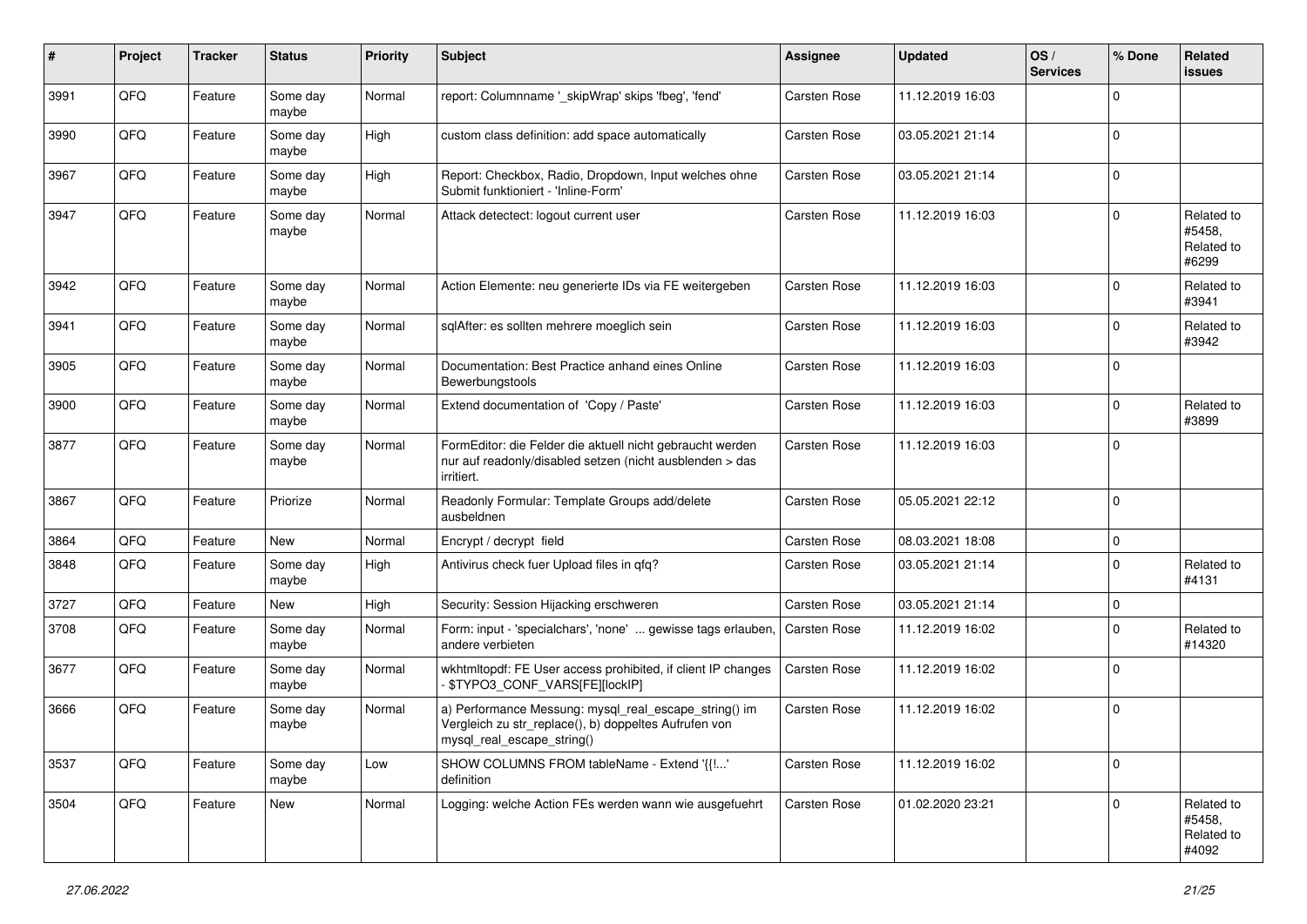| #     | Project | <b>Tracker</b> | <b>Status</b>     | <b>Priority</b> | <b>Subject</b>                                                                                                     | <b>Assignee</b>     | <b>Updated</b>   | OS/<br><b>Services</b> | % Done      | <b>Related</b><br><b>issues</b>             |
|-------|---------|----------------|-------------------|-----------------|--------------------------------------------------------------------------------------------------------------------|---------------------|------------------|------------------------|-------------|---------------------------------------------|
| 3458  | QFQ     | Feature        | Some day<br>maybe | Normal          | Display 'Edit Form Element'-Checkbox on form: should<br>depend on FE Group                                         | <b>Carsten Rose</b> | 11.12.2019 16:02 |                        | $\mathbf 0$ | Related to<br>#3447                         |
| 3457  | QFQ     | Feature        | Some day<br>maybe | Normal          | LDAP: concat multi values to one single entry                                                                      | Carsten Rose        | 11.12.2019 16:02 |                        | $\mathbf 0$ |                                             |
| 3432  | QFQ     | Feature        | <b>New</b>        | Normal          | subrecord: dynamicUpdate                                                                                           | Carsten Rose        | 11.06.2020 21:10 |                        | $\pmb{0}$   | Related to<br>#5691                         |
| 3385  | QFQ     | Feature        | Some day<br>maybe | Normal          | templateGroup: insert/update/delete non primary records                                                            | Carsten Rose        | 11.12.2019 16:02 |                        | $\mathbf 0$ |                                             |
| 3350  | QFQ     | Feature        | Some day<br>maybe | Normal          | FormEditor: Hilfetext hinter 'checktype'                                                                           | Carsten Rose        | 11.12.2019 16:02 |                        | $\mathbf 0$ |                                             |
| 3332  | QFQ     | Feature        | Some day<br>maybe | Normal          | Uploads: Thumbnails, Details zum hochgeladenen File                                                                | Carsten Rose        | 11.12.2019 16:02 |                        | $\mathbf 0$ | Related to<br>#3264,<br>Related to<br>#5333 |
| 3331  | QFQ     | Feature        | Some day<br>maybe | Normal          | Default Tooltip fuer page? Links: mit Form und Record ID                                                           | Carsten Rose        | 11.12.2019 16:02 |                        | $\mathbf 0$ |                                             |
| 3291  | QFQ     | Feature        | Some day<br>maybe | Normal          | AutoCron websiteToken                                                                                              | Carsten Rose        | 11.12.2019 16:02 |                        | $\mathbf 0$ | Related to<br>#4250                         |
| 3285  | QFQ     | Feature        | Some day<br>maybe | Normal          | Zeichenlimit pro Feld: textarea / editor                                                                           | <b>Carsten Rose</b> | 11.12.2019 16:02 |                        | $\pmb{0}$   |                                             |
| 3273  | QFQ     | Feature        | Some day<br>maybe | Low             | Dirty Flag in Form                                                                                                 | Carsten Rose        | 11.12.2019 16:02 |                        | $\mathbf 0$ |                                             |
| 3267  | QFQ     | Feature        | Some day<br>maybe | Normal          | 2 Forms auf einer Seite: real + Read only                                                                          | <b>Carsten Rose</b> | 11.12.2019 16:03 |                        | $\mathbf 0$ |                                             |
| 3216  | QFQ     | Feature        | Some day<br>maybe | Normal          | dynamic update für checkbox label2                                                                                 | <b>Carsten Rose</b> | 11.12.2019 16:03 |                        | $\mathsf 0$ | Related to<br>#2081                         |
| 2995  | QFQ     | Feature        | Some day<br>maybe | Normal          | Dropdown JQuery Plugin: 'chosen' - Moeglichkeit um Select<br>Listen mehr Funktion zu geben. Kein Bootstrap noetig. | Carsten Rose        | 11.12.2019 16:03 |                        | $\mathbf 0$ |                                             |
| 2361  | QFQ     | Feature        | <b>New</b>        | Normal          | Logging wer/wann/wo welches Formular aufgerufen hat                                                                | <b>Carsten Rose</b> | 11.12.2019 16:15 |                        | $\Omega$    | Related to<br>#4432,<br>Related to<br>#7480 |
| 2084  | QFQ     | Feature        | Some day<br>maybe | Normal          | Mailto mit encryption: Subrecord                                                                                   | <b>Carsten Rose</b> | 11.12.2019 16:03 |                        | $\mathbf 0$ | Related to<br>#2082                         |
| 1946  | QFQ     | Feature        | Some day<br>maybe | Normal          | Kontrolle ob der ReadOnly Modus bei den<br>Formularelementen korrekt implementiert ist                             | <b>Carsten Rose</b> | 11.12.2019 16:03 |                        | $\mathbf 0$ |                                             |
| 1635  | QFQ     | Feature        | Some day<br>maybe | Normal          | QFQ Extension content record: weitere Optionen<br>einblenden.                                                      | <b>Carsten Rose</b> | 11.12.2019 16:03 |                        | $\mathbf 0$ |                                             |
| 12556 | QFQ     | Feature        | <b>New</b>        | Normal          | Pills Title: colored = static or dynamic on allrequiredgiven                                                       | Benjamin Baer       | 19.03.2022 17:49 |                        | $\mathbf 0$ |                                             |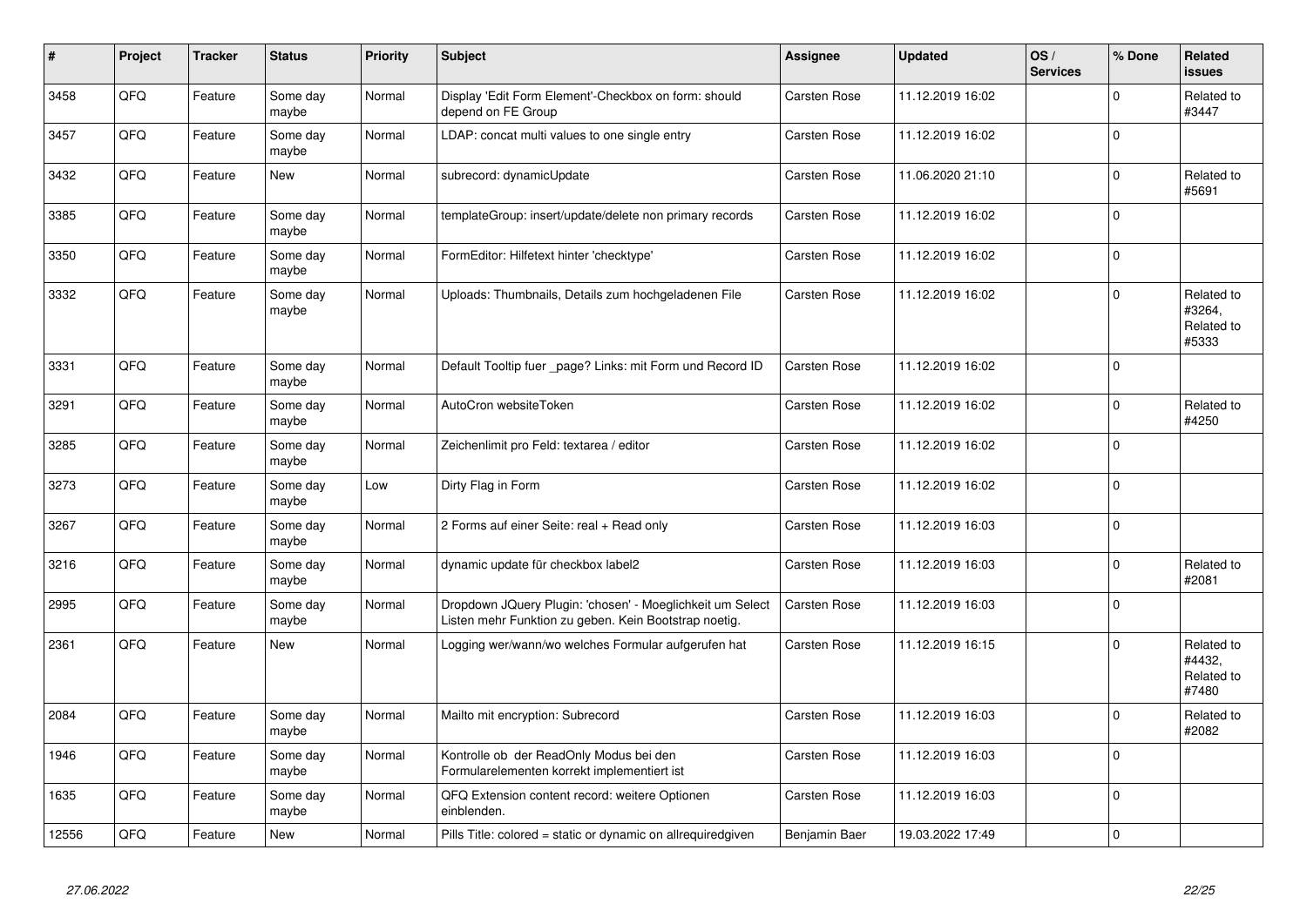| ∦     | Project | <b>Tracker</b> | <b>Status</b>     | Priority | <b>Subject</b>                                                        | <b>Assignee</b> | <b>Updated</b>   | OS/<br><b>Services</b> | % Done      | Related<br><b>issues</b>                                               |
|-------|---------|----------------|-------------------|----------|-----------------------------------------------------------------------|-----------------|------------------|------------------------|-------------|------------------------------------------------------------------------|
| 12490 | QFQ     | Feature        | <b>New</b>        | Normal   | Loading Plugins in QFQ - see what tinymce does. (lazy<br>loading)     | Benjamin Baer   | 08.06.2022 10:37 |                        | $\Omega$    | Related to<br>#12611,<br>Related to<br>#10013,<br>Related to<br>#7732  |
| 12476 | QFQ     | Feature        | New               | Normal   | clearMe: a) should trigger 'dirty', b) sticky on textarea resize      | Benjamin Baer   | 04.01.2022 08:40 |                        | $\mathbf 0$ | Related to<br>#9528                                                    |
| 10003 | QFQ     | Feature        | Priorize          | Normal   | fieldset: stronger visualize group                                    | Benjamin Baer   | 12.02.2020 08:13 |                        | $\mathbf 0$ |                                                                        |
| 9548  | QFQ     | Feature        | Feedback          | High     | FormElement: Pattern mismatch - optional report only on<br>focus lost | Benjamin Baer   | 03.05.2021 21:14 |                        | $\mathbf 0$ |                                                                        |
| 9135  | QFQ     | Feature        | Priorize          | Normal   | Progress Bar generic / replace old hourglass download<br>popup        | Benjamin Baer   | 03.01.2022 07:43 |                        | $\mathbf 0$ |                                                                        |
| 9130  | QFQ     | Feature        | Some day<br>maybe | Normal   | tablesorter: Automatic Row numbering / Zeilenummer                    | Benjamin Baer   | 01.02.2020 23:22 |                        | $\mathbf 0$ |                                                                        |
| 7965  | QFQ     | Feature        | Priorize          | Normal   | Input type 'text' with visual format - currency                       | Benjamin Baer   | 03.01.2022 07:45 |                        | $\Omega$    |                                                                        |
| 7732  | QFQ     | Feature        | Some day<br>maybe | Normal   | Javascript: Lazy Loading der add on libs                              | Benjamin Baer   | 08.06.2022 10:38 |                        | $\mathbf 0$ | Related to<br>#12611,<br>Related to<br>#12490,<br>Related to<br>#10013 |
| 7730  | QFQ     | Feature        | Priorize          | Normal   | SELECT Box: title in between                                          | Benjamin Baer   | 01.02.2020 23:22 |                        | $\mathbf 0$ |                                                                        |
| 7602  | QFQ     | Feature        | ToDo              | High     | Multi Select: with checkboxes                                         | Benjamin Baer   | 22.03.2022 09:07 |                        | $\mathbf 0$ |                                                                        |
| 6972  | QFQ     | Feature        | Some day<br>maybe | Normal   | Fabric Clipboard / cross browser tab                                  | Benjamin Baer   | 01.02.2020 23:21 |                        | $\mathbf 0$ |                                                                        |
| 6970  | QFQ     | Feature        | Some day<br>maybe | Normal   | tablesorter: default fuer 'sortReset' aendern von 'Ctrl' zu 'Alt'     | Benjamin Baer   | 01.02.2020 23:21 |                        | $\mathbf 0$ |                                                                        |
| 6870  | QFQ     | Feature        | Priorize          | Normal   | Click on '_link' triggers an API call                                 | Benjamin Baer   | 03.01.2022 08:25 |                        | $\mathbf 0$ |                                                                        |
| 6801  | QFQ     | Feature        | Priorize          | Normal   | Fabric: Maximize / FullIscreen                                        | Benjamin Baer   | 21.03.2022 09:56 |                        | $\mathbf 0$ |                                                                        |
| 6224  | QFQ     | Feature        | Priorize          | Normal   | Dynamic update: fade in/out fields                                    | Benjamin Baer   | 21.03.2022 09:50 |                        | $\mathbf 0$ |                                                                        |
| 5562  | QFQ     | Feature        | Priorize          | Normal   | Drag'n'Drop fuer Uploads                                              | Benjamin Baer   | 21.03.2022 09:52 |                        | $\mathbf 0$ | Related to<br>#9706                                                    |
| 5389  | QFQ     | Feature        | Some day<br>maybe | Normal   | QFQ Design: Multline label / note                                     | Benjamin Baer   | 01.02.2020 23:19 |                        | $\Omega$    |                                                                        |
| 5366  | QFQ     | Feature        | Priorize          | Normal   | Saving with keyboard shortcuts                                        | Benjamin Baer   | 21.03.2022 09:47 |                        | $\mathbf 0$ |                                                                        |
| 5024  | QFQ     | Feature        | Some day<br>maybe | Normal   | Fabric: Generate PDF with edits                                       | Benjamin Baer   | 01.02.2020 23:20 |                        | $\Omega$    | Related to<br>#10704                                                   |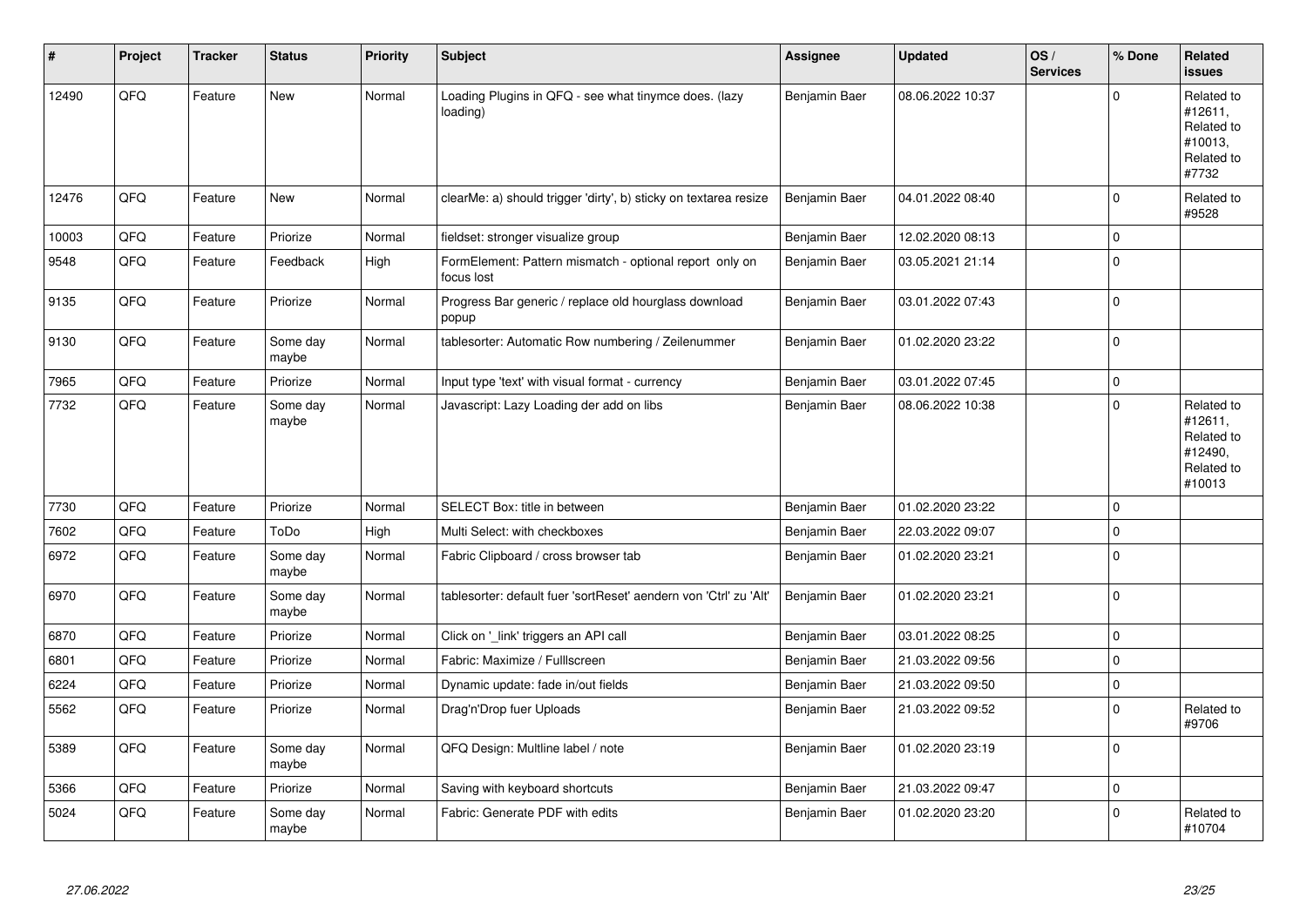| #     | Project | <b>Tracker</b> | <b>Status</b>     | <b>Priority</b> | <b>Subject</b>                                                                | Assignee        | <b>Updated</b>   | OS/<br><b>Services</b> | % Done      | Related<br><b>issues</b>                    |
|-------|---------|----------------|-------------------|-----------------|-------------------------------------------------------------------------------|-----------------|------------------|------------------------|-------------|---------------------------------------------|
| 4420  | QFQ     | Feature        | Some day<br>maybe | Normal          | Client: Local Storage - store the changes of a form, local in<br>the browser. | Benjamin Baer   | 11.12.2019 16:02 |                        | $\Omega$    |                                             |
| 3692  | QFQ     | Feature        | Some day<br>maybe | Normal          | QFQ Webseite                                                                  | Benjamin Baer   | 11.12.2019 16:02 |                        | $\mathbf 0$ | Related to<br>#5033                         |
| 3415  | QFQ     | Feature        | Some day<br>maybe | Normal          | FE Login Box Templatefile                                                     | Benjamin Baer   | 11.12.2019 16:02 |                        | $\mathbf 0$ |                                             |
| 14185 | QFQ     | Feature        | <b>New</b>        | Normal          | External/Autocron.php - better suitable directory                             | Support: System | 28.05.2022 11:03 |                        | $\mathbf 0$ |                                             |
| 12156 | QFQ     | Feature        | <b>New</b>        | Normal          | Form: Optional disable 'leave page'                                           |                 | 03.05.2021 20:45 |                        | $\mathbf 0$ |                                             |
| 12135 | QFQ     | Feature        | <b>New</b>        | Normal          | Subrecord: Notiz                                                              |                 | 24.04.2021 16:58 |                        | $\mathbf 0$ |                                             |
| 12039 | QFQ     | Feature        | <b>New</b>        | Normal          | Missing htmlSpecialChar() in pre processing on form submit                    |                 | 18.02.2021 00:09 |                        | $\mathbf 0$ | Related to<br>#14320                        |
| 12038 | QFQ     | Feature        | <b>New</b>        | Normal          | a) STORE VAR: filenameOnlyStripUniq, b) SP:<br>QSTRIPUNIQ()                   |                 | 17.02.2021 23:55 |                        | $\mathbf 0$ |                                             |
| 11850 | QFQ     | Feature        | <b>New</b>        | Urgent          | Wizard Form: basierend auf einer Tabelle eine Form<br>anlegen.                |                 | 03.05.2021 21:12 |                        | $\Omega$    | Blocked by<br>#8082                         |
| 11716 | QFQ     | Feature        | <b>New</b>        | Normal          | Form an beliebiger Stelle im Report anzeigen                                  |                 | 09.12.2020 09:47 |                        | $\mathbf 0$ |                                             |
| 11535 | QFQ     | Feature        | <b>New</b>        | Normal          | Ability to create SQL columns in frontend QFQ forms                           |                 | 17.11.2020 12:11 |                        | $\Omega$    |                                             |
| 11534 | QFQ     | Feature        | <b>New</b>        | Normal          | Report: Action on selected rows - Table batchprocessing<br>feature            |                 | 18.11.2020 08:15 |                        | $\mathbf 0$ |                                             |
| 10874 | QFQ     | Feature        | <b>New</b>        | Normal          | Erstellen eines Foreign Keys in der Tabelle "FormElement"                     |                 | 13.07.2020 10:11 |                        | $\Omega$    |                                             |
| 10763 | QFQ     | Feature        | <b>New</b>        | Normal          | form accessed and submitted despite logout?                                   |                 | 16.06.2020 11:43 |                        | $\mathbf 0$ |                                             |
| 10738 | QFQ     | Feature        | Some day<br>maybe | Normal          | CORS headers for external API requests                                        |                 | 10.06.2020 14:00 |                        | $\mathbf 0$ |                                             |
| 10384 | QFQ     | Feature        | <b>New</b>        | Normal          | Parameter Exchange QFQ Instances                                              |                 | 07.05.2020 09:38 |                        | $\mathbf 0$ |                                             |
| 10345 | QFQ     | Feature        | <b>New</b>        | Normal          | Templates - Patterns QFQ Style                                                |                 | 03.05.2021 21:01 |                        | $\mathbf 0$ | Related to<br>#10713                        |
| 10114 | QFQ     | Feature        | New               | High            | Symbol (Link): 'G:' (Glyphicon) replaced by 'i:' (icon)                       |                 | 07.12.2021 17:19 |                        | $\Omega$    | Related to<br>#3797,<br>Related to<br>#4194 |
| 9853  | QFQ     | Feature        | <b>New</b>        | Normal          | Check das SQL / QFQ / Mail Logfile geschrieben wird                           |                 | 09.01.2020 11:15 |                        | $\mathbf 0$ |                                             |
| 8056  | QFQ     | Feature        | Some day<br>maybe | Normal          | Termin Organisation (Reservation)                                             |                 | 01.02.2020 23:19 |                        | $\mathbf 0$ | Related to<br>#8658                         |
| 7921  | QFQ     | Feature        | Some day<br>maybe | Normal          | Rest API Export: URL kuerzer machen                                           |                 | 01.02.2020 23:19 |                        | $\Omega$    |                                             |
| 7278  | QFQ     | Feature        | Some day<br>maybe | Normal          | Form: Wert vordefinieren der immer gesetzt wird                               |                 | 02.05.2021 09:27 |                        | $\mathbf 0$ |                                             |